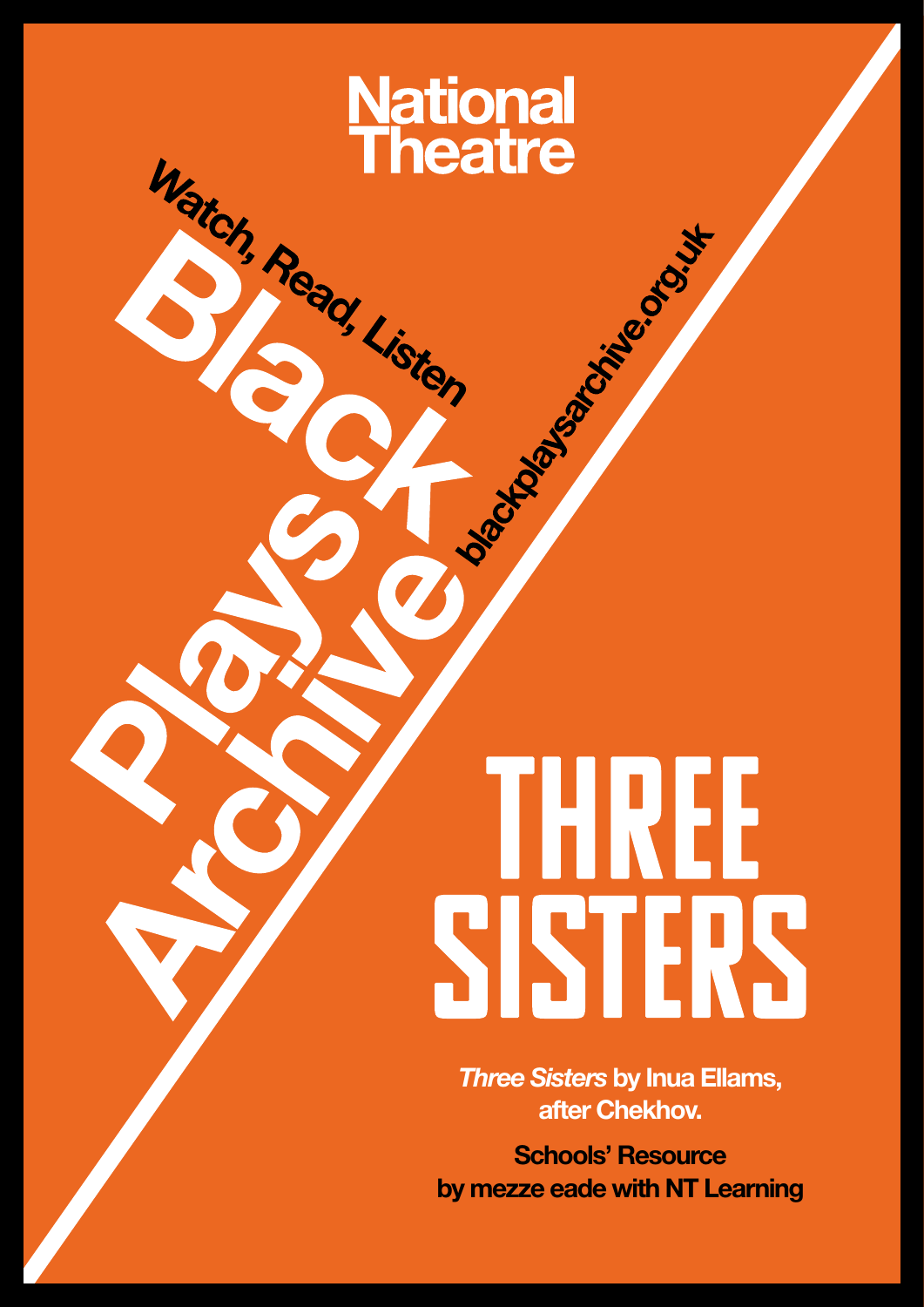# **Contents**

| <b>Introduction</b>                 | З  |
|-------------------------------------|----|
| <b>Historical Context</b>           | 5  |
| <b>Interview With Inua Ellams</b>   | 9  |
| <b>Characters</b>                   | 10 |
| <b>Themes</b>                       | 14 |
| <b>Structure</b>                    | 24 |
| <b>Interview With Nadia Fall</b>    | 28 |
| <b>Discussion / Essay Questions</b> | 36 |
| <b>Exercises</b>                    | 37 |
| <b>Useful Links</b>                 | 42 |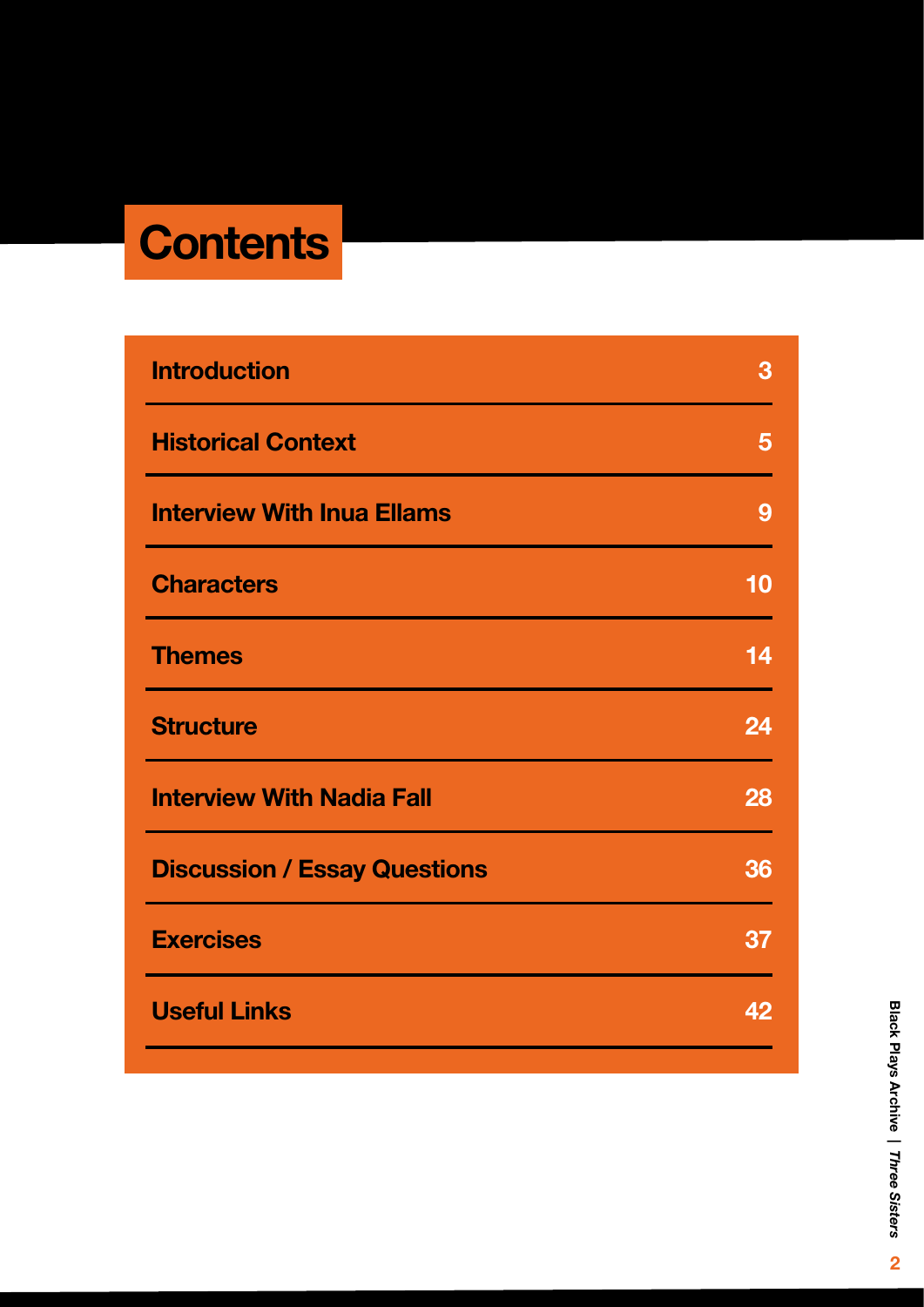# Introduction

Chekhov's original story of *Three Sisters* is set in Russia, in the 19th century, during a time of upheaval. Inua Ellams' adaptation is set in Nigeria in the 1960s, a country struggling with the legacy of colonialism. Independence brings the possibility of change but white Europeans are still in the background, pulling strings and reaping the benefits, nothing has changed.

Despite its civil war setting – before and during the Biafran conflict – the play is full of humour, music and celebration. In placing Nigerian history centre stage, Ellams' adaptation is shining a light on the importance of African and global majority stories in understanding the history – and present – of Britain. British culture, society and economics wouldn't be what they are without Africa's vast and varied peoples, countries and resources.

Having watched many incredible shows in the different theatres at NT, watching *Three Sisters* was a remarkable experience – a combination of the play (the writing and its setting), the excellent performances by the cast and the majority black audience. The performance reached into every space in the auditorium, washing the audience with languorous waves, electric ripples and tense stillness – grabbing attention in every moment. The audience responded with joyous laughter, absolute attention and a desire to remain with the sisters; to not leave a space to which, for a few hours, we absolutely belonged.

This resource pack contains themes and details that might be emotionally challenging or triggering. It is not our intention to cause distress or harm but to support your understanding of the play and its creative and historical contexts. If you would like to share any feedback with the NT Learning team, please contact [learning@nationaltheatre.org.uk](mailto:learning%40nationaltheatre.org.uk?subject=)

Global majority includes anyone who has experienced oppression and discrimination due to their ethnicity and colour of their skin through structural, systemic and personal racism. However, we endeavour to be specific about individual identities as it is important not to invalidate individuals and ethnicities by placing people into one category. We also use global majority to challenge the assumptions about individuals and communities in the UK historically labelled minorities, who represent more than 80 per cent of the world's population.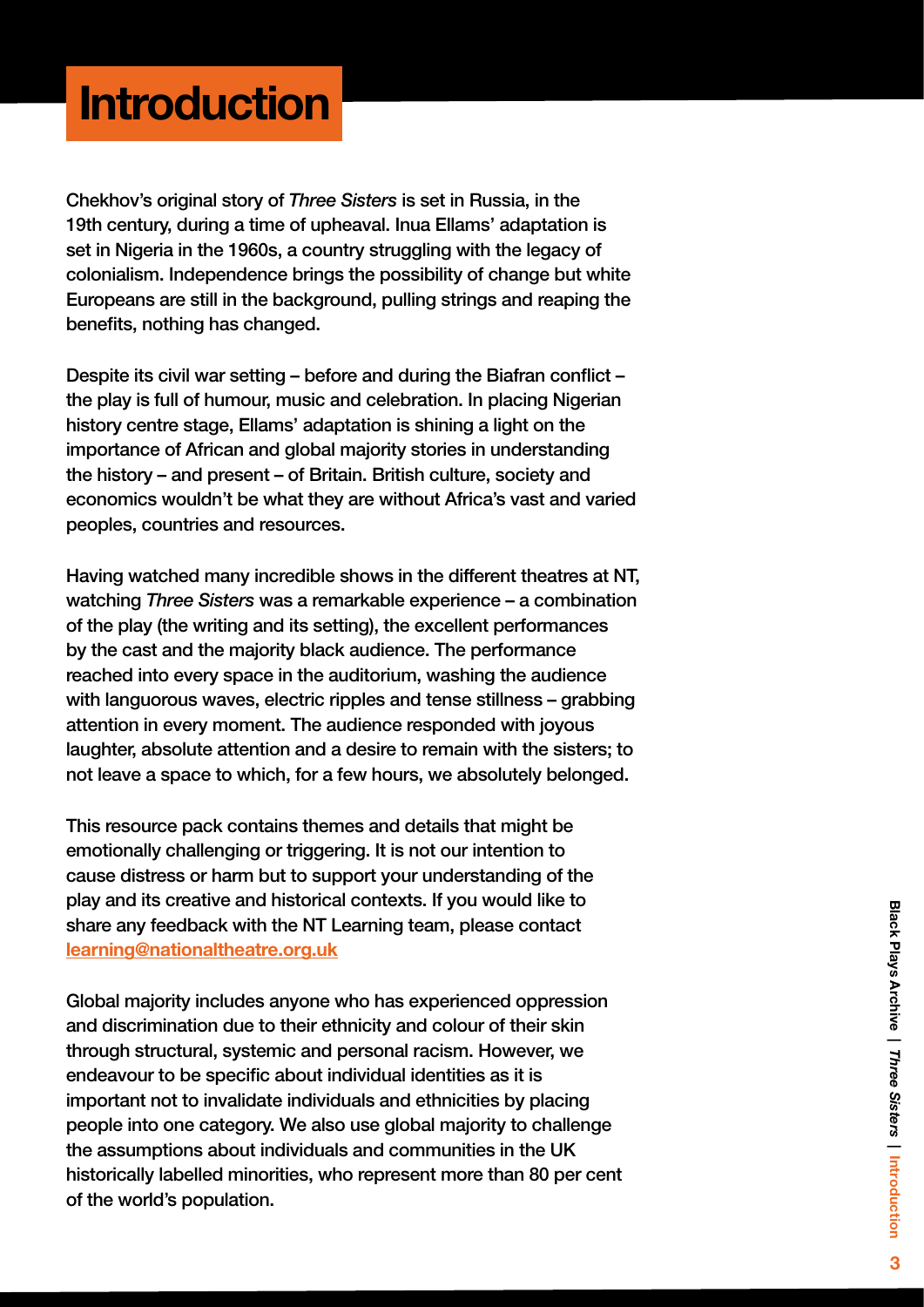# The Black Plays Archive

The Black Plays Archive supported by Sustained Theatre and Arts Council England, is an online catalogue for the first professional production of every African, Caribbean and Black British play produced in Britain.

You can find out about more professional productions of plays by African, Caribbean and Black British playwrights in the Black Plays Archive here: [blackplaysarchive.org.uk](http://blackplaysarchive.org.uk)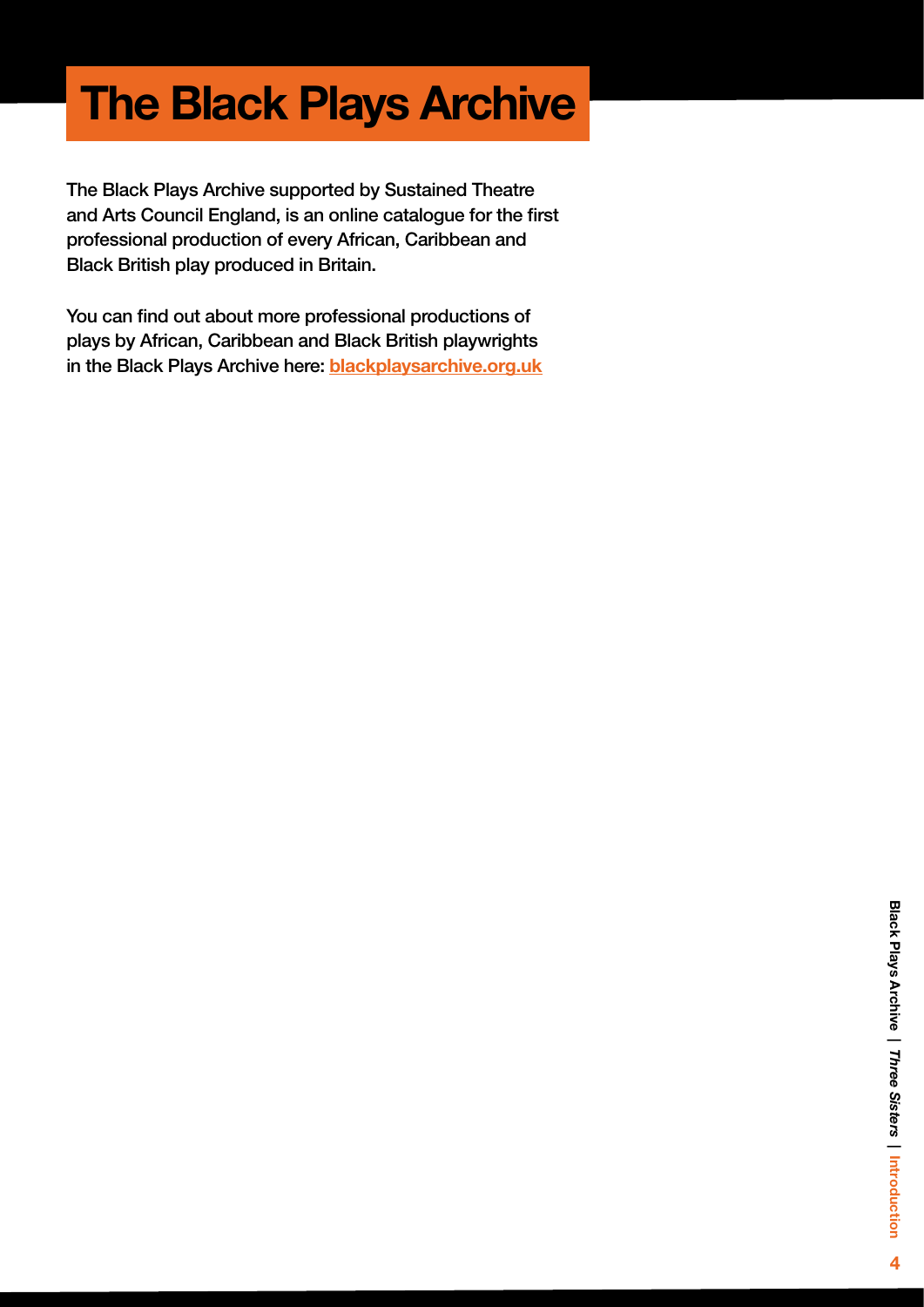# Historical context

## The Kingdom of Benin

Many kingdoms on the African continent had come and gone by the 15th century when white Europeans began trading with people on the northwest coast. People of different ethnicities fought, thrived and traded goods, including in the geographical area now known as Nigeria.

The Kingdom of Benin stretching from the Niger Delta to Lagos controlled the coastline from east to west and traded with the Portuguese, and eventually with the English. The Oba – king of Benin – traded pepper, cloth, ivory and people for brass and copper. As the Portuguese and English merchants were unable to travel further inland at that time, due to an inability to endure the climate and poor immunity to infection, the people of Benin would capture people from other African ethnicities who were then taken across the Atlantic Ocean to the Caribbean, South America and America.

Slavery existed in Nigeria before the 15th century, however slaves were required to carry out domestic tasks, become soldiers or serve as eunuchs in a hareem. It is foolish to believe slaves were always treated fairly and were never punished, however, they were not classified as a separate race, equating them to animals to justify degrading and inhumane treatment. On the African continent an enslaved person could buy their own or their children's freedom.

Between the 16th and 19th centuries, Portugal struggled to maintain its trading strongholds and empire. In the 19th century the Kingdom of Benin began to shrink, due in part to disputes between chiefs and to the growth of the British Empire as the British sought to extend their control in the region. In 1897, the British government massacred the people of Benin City and destroyed it. Several justifications were given – a peaceful government envoy was turned away by the king of Benin, a peaceful missionary envoy was attacked – but the motivation was profit from the growing trade of palm oil and rubber.

[https://www.theguardian.](https://www.theguardian.com/cities/2016/mar/18/story-of-cities-5-benin-city-edo-nigeria-mighty-medie) [com/cities/2016/mar/18/](https://www.theguardian.com/cities/2016/mar/18/story-of-cities-5-benin-city-edo-nigeria-mighty-medie) [story-of-cities-5-benin](https://www.theguardian.com/cities/2016/mar/18/story-of-cities-5-benin-city-edo-nigeria-mighty-medie)[city-edo-nigeria-mighty](https://www.theguardian.com/cities/2016/mar/18/story-of-cities-5-benin-city-edo-nigeria-mighty-medie)[medieval-capital-lost](https://www.theguardian.com/cities/2016/mar/18/story-of-cities-5-benin-city-edo-nigeria-mighty-medie)[without-trace](https://www.theguardian.com/cities/2016/mar/18/story-of-cities-5-benin-city-edo-nigeria-mighty-medie)  Mawuna Koutonin, Guardian, March 2016

[https://www.britishmuseum.](https://www.britishmuseum.org/about-us/british-museum-story/contested-objects-collection/benin-bronz) [org/about-us/british](https://www.britishmuseum.org/about-us/british-museum-story/contested-objects-collection/benin-bronz)[museum-story/contested](https://www.britishmuseum.org/about-us/british-museum-story/contested-objects-collection/benin-bronz)[objects-collection/benin](https://www.britishmuseum.org/about-us/british-museum-story/contested-objects-collection/benin-bronz)[bronzes](https://www.britishmuseum.org/about-us/british-museum-story/contested-objects-collection/benin-bronz)  British Museum and the Benin Bronzes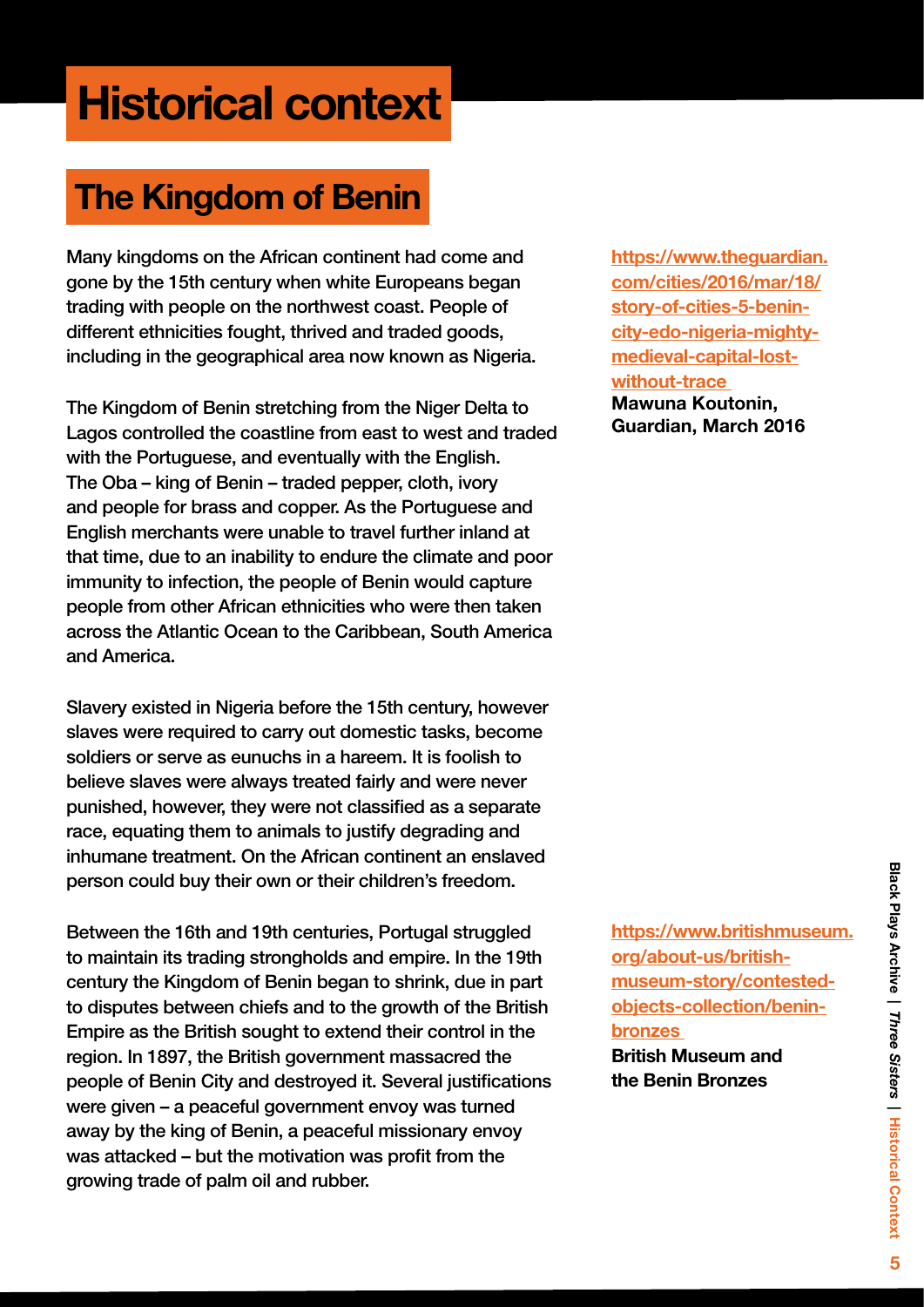# The Scramble for Africa: Empire and Colonialism

The map below illustrates which areas the European countries had invaded and controlled in 1914.



The smaller inset map illustrates the presence of these countries before what is known as the 'Scramble for Africa'. No longer profiting from the enslavement of African people and the effect this had on profits made from plantation crops meant that, in the late 19th century, European nations decided Africa was 'to be divided and colonised. She was to provide new markets and raw materials. Where her climate was appropriate she was to offer up her soil to white settlers.' (David Olusoga, Black and British, p401, Picador) No African representatives were invited to the 1884 Berlin Conference where white European diplomats agreed the rules of invasion and colonisation of the African continent.

[https://www.facinghistory.](https://www.facinghistory.org/resource-library/image/colonial-presence-africa) [org/resource-library/image/](https://www.facinghistory.org/resource-library/image/colonial-presence-africa) [colonial-presence-africa](https://www.facinghistory.org/resource-library/image/colonial-presence-africa)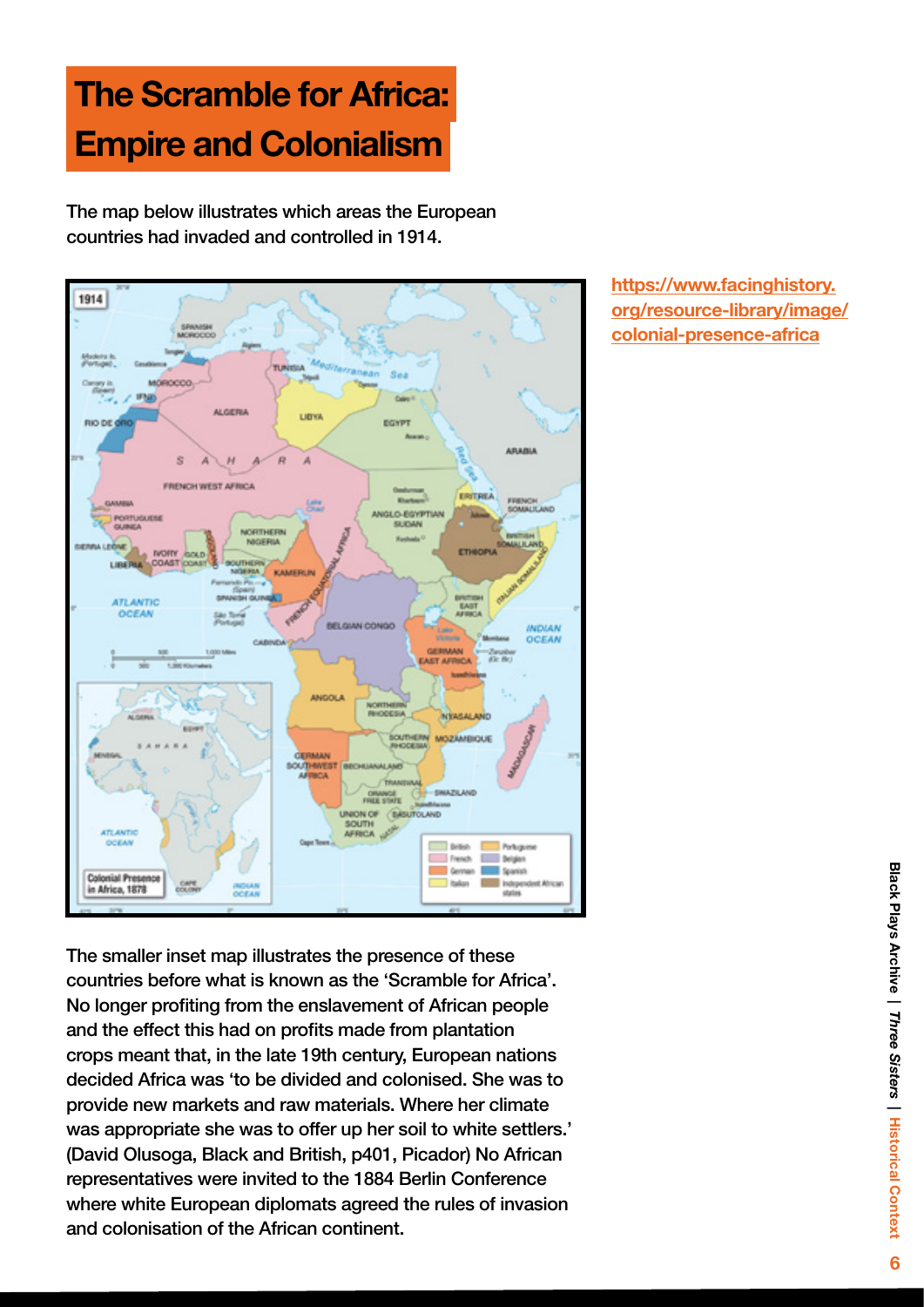The geographical area of Nigeria was created under British colonial administration in 1914 by Lord Lugard, joining the northern and southern districts into one colonial state. The decision was heavily influenced by the financial benefit of running one instead of two administrations. The political divides between the mostly Muslim Hausa-Fulani people in the north and mostly Christian Yoruba and Igbo peoples in the Southwest and Southeast were not taken into consideration and remained after the new border was created.

### The Struggle for Independence

Resistance to the imposed British rule was met with severe and often disproportionate military responses. As well as using force to maintain control, the Royal Niger Company – British colonial administration – bribed chiefs with exclusive rights to trade palm oil. The building of roads and railways shifted the dynamics of relationships and education, first the missionary then state schools, had a big impact on the southern regions.

World War One also had a significant impact on the Nigerian people. Nigerian soldiers were sent to attack the neighbouring German colony of Cameroon. Nigerian and French soldiers successfully attacked the neighbouring German colony of Cameroon. Then, in 1916, Nigerian soldiers were sent to defend Kenya. Excluded from the July 1919 Victory Parade and their contribution to WW1 almost erased, along with soldiers from other African countries, the Caribbean and India, soldiers from Nigeria were put on display at the 1924 British Empire Exhibition in Wembley. Nigeria's contribution to WW2 also went unacknowledged by the British army, where Nigerians made up around half of the 90,000 soldiers sent to South East Asia.

A broadening of access to education in the UK and Europe – including the introduction of state schools and increased access to university education – led to the emergence of an educated elite who, after WW1, pushed for a change to legislation allowing Nigerian representatives to make laws and influence financial government matters. Despite this, British officials continued to deny educated Nigerians opportunities in public services and industry. However, in 1946 a new constitution was put into effect dividing the country into three administrative regions – Northern, Eastern and Western – each with its own Chief Commissioner. In the face of much political unrest Nigeria eventually gained independence from Britain in 1960 as a federation of three regions under a Federal Capital territory of Lagos.

[https://www.theguardian.](https://www.theguardian.com/books/2012/oct/05/chinua-achebe-there-was-a-country-review) [com/books/2012/oct/05/](https://www.theguardian.com/books/2012/oct/05/chinua-achebe-there-was-a-country-review) [chinua-achebe-there-was](https://www.theguardian.com/books/2012/oct/05/chinua-achebe-there-was-a-country-review)[a-country-review](https://www.theguardian.com/books/2012/oct/05/chinua-achebe-there-was-a-country-review) Noo Saro-Wiwa, Guardian, October 2012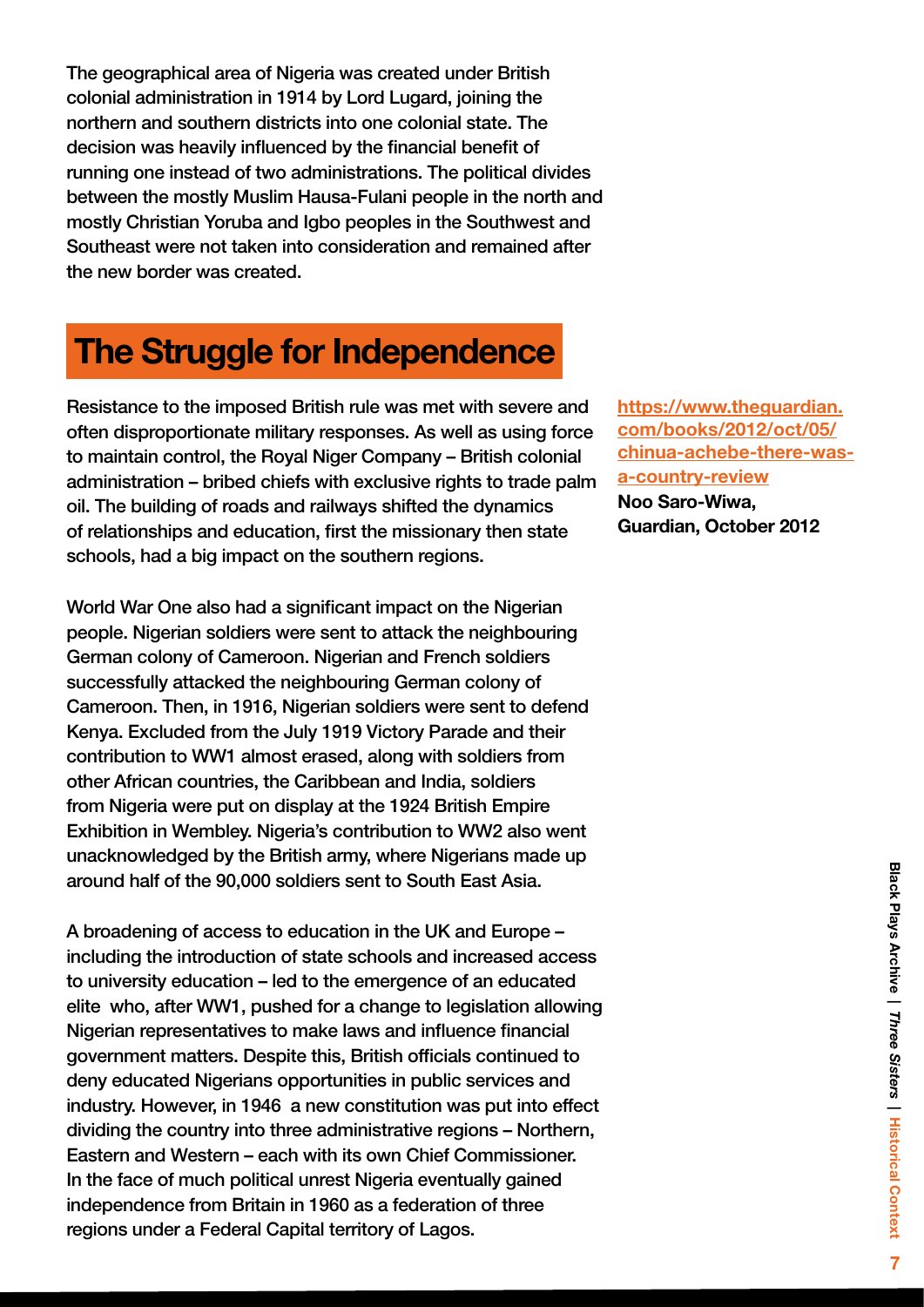

In 1966, several coups and the killing of Hausa government officials resulted in the massacre of Igbos living in the north and their flight to the South East. In 1967 under Colonel Odumegwu Ojukwu, Igbos in the South East founded the Republic of Biafra. Nigeria rejected the attempt at secession and a civil war began. By 1968 much of Biafra was in the grip of famine as a result of blockades set up by the Nigerian military. Biafra eventually surrendered in January 1970 after over one million (the exact number is unknown, some estimate three million) people were brutally killed, died from mortal injuries or starved to death.

[https://www.aljazeera.](https://www.aljazeera.com/opinions/2020/5/30/remembering-my-fathers-biafra-the-politics-of-erasing-h) [com/opinions/2020/5/30/](https://www.aljazeera.com/opinions/2020/5/30/remembering-my-fathers-biafra-the-politics-of-erasing-h) [remembering-my-fathers](https://www.aljazeera.com/opinions/2020/5/30/remembering-my-fathers-biafra-the-politics-of-erasing-h)[biafra-the-politics-of](https://www.aljazeera.com/opinions/2020/5/30/remembering-my-fathers-biafra-the-politics-of-erasing-h)[erasing-history-2](https://www.aljazeera.com/opinions/2020/5/30/remembering-my-fathers-biafra-the-politics-of-erasing-h)  Innocent Chizaram Ilo, Aljazeera, May 2020

The map below illustrates the three administrative regions and the Republic of Biafra.



Nigeria's history is complex, and we encourage you to follow the links to articles and to do your own research on the country and its peoples' histories.

From the end of the 19th century, British rule was imposed across a vast area with many different social, cultural and political beliefs and practices and with different religious beliefs at different times. From 1960, Nigeria's external trade and economics were largely bound to the UK. After the discovery of oil in the Niger Delta region in 1965, the country shifted from agriculture and became heavily dependent on its oil production. Igbo, Yoruba and Hausa-Fulani and the many other ethnicities in the country and around the world are still dealing with the impact of British rule and UK's political and economic influence.

 'If you stick a knife in my back and pull it out nine inches, that's not progress.'

Nmeri, *Three Sisters*, p73, Oberon Books 2019

https://www.theguardian. com/commentisfree/2020/ jan/21/buried-50-yearsbritain-shamesful-rolebiafran-war-frederickforsyth

Frederick Forsyth, Guardian, January 2020

Watch Inua Ellams' short interview with the BBC introducing the play and political context.

https://www.bbc. co.uk/news/av/worldafrica-51153871 BBC, January 2020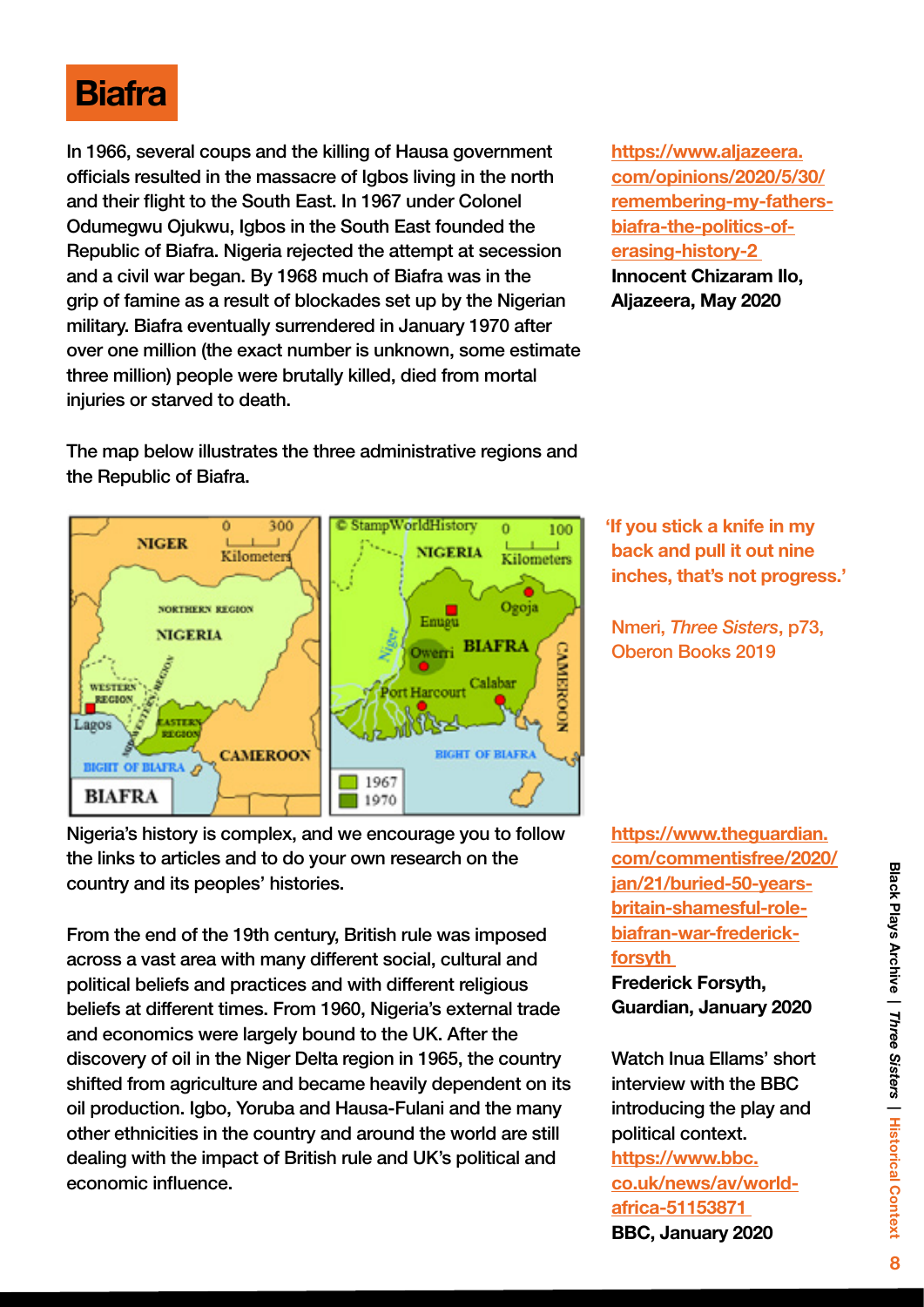# Interview with Inua Ellams

#### Why did you choose to adapt *Three Sisters* ?

Very simply, because I have three sisters, and I wanted to put them in a play. It was suggested that I adapt a Chekhov play, and of all that was put before, I was mostly attracted to this purely because of the title.

#### How did you work with the original text – what was important to keep or challenging to retain and let go?

I tried to keep as much of the original text as possible. Letting go of its twists and turns and its context would've been the far easier thing to do, but holding onto it, looking for cultural parallels, making sure that Chekhov's characters could be fully realised within a Nigerian Igbo context was the far trickier thing to do, which is why I chose to work that way.

#### Why the Biafran war and not another point in Nigeria's history or a contemporary adaptation?

Chekhov's play was set in the years before the Russian revolution and I wanted to pick a similar moment of immense upheaval in Nigeria's history, and I wanted to raise the stakes. Setting [the play] during the civil war was the only option, and the war also lasted four years, meaning it could fall perfectly into the play's four-act structure.

#### How did you balance historical accuracy, honouring real events and adapting a dramatic narrative?

I carried out a lot of research, reading fiction and non-fiction, diary entries and articles by journalists, documentaries and radio bulletins and archival footage from those that lived through the war. I tacked these onto scenes and structures established by Chekhov.

#### What was enjoyable and challenging being in the rehearsal room?

Working with the brilliant cast and artists was incredible – seeing the magic, life, humour and lived experience they brought to the text was incredible and illuminating. They taught me so much about the characters, and I updated and tweaked the script to match their particular quirks, skills, physicalities and talents.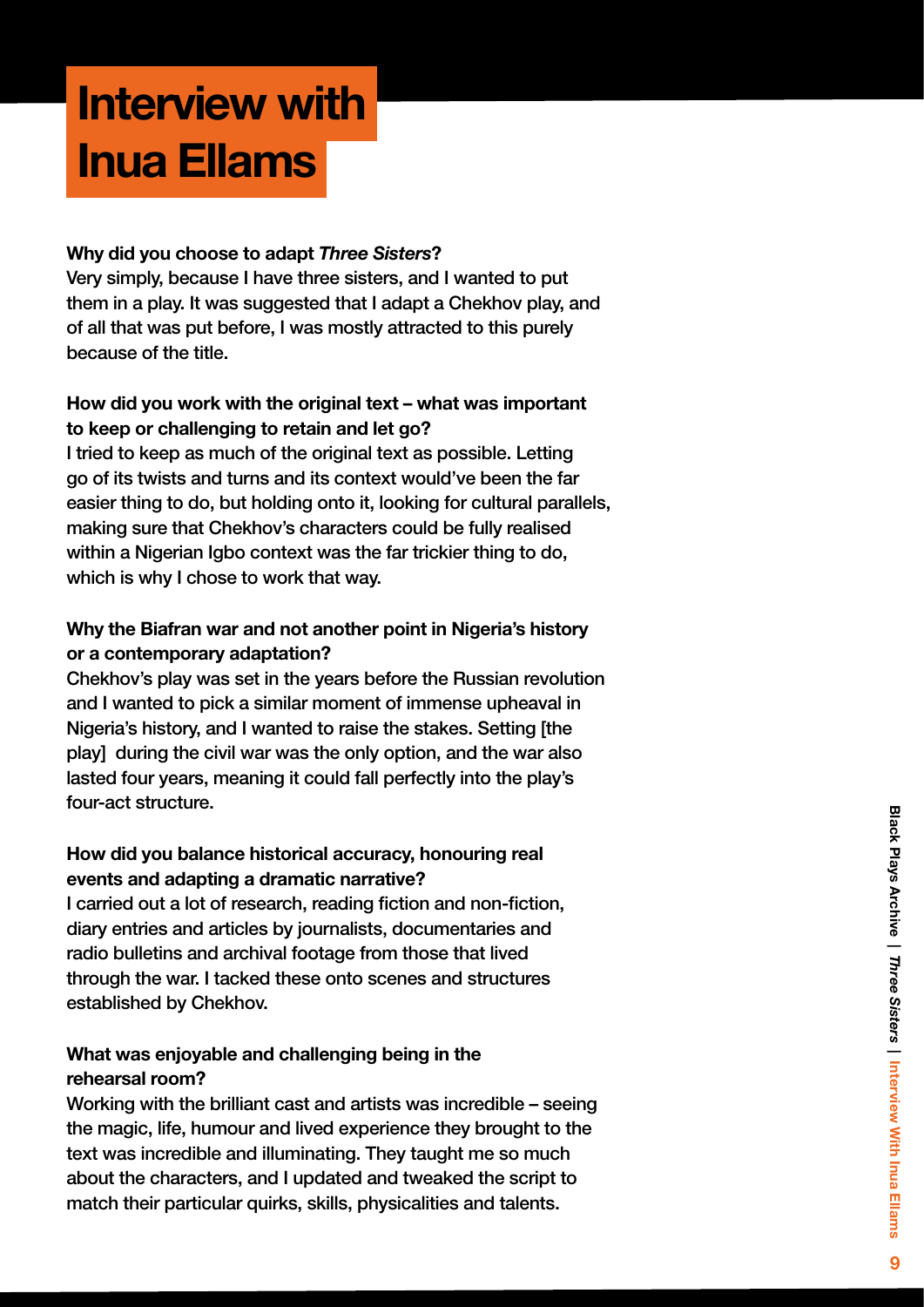# **Characters**

#### UDO (peace)

The youngest of the three sisters. She doesn't have a job and is not in love with either of her two suitors. Udo is struggling to find meaning in her life and like her sisters, longs to return to Lagos. She dreams of a perfect future but doesn't know of what it will consist. Forced to contribute to Biafra's fight for independence, Udo is still unable to find purpose through her job at the telegraph office, because all actions appear senseless during the conflict. This feeling is compounded in her next job at the newspaper. Finally, guided by her sister Lolo, Udo hopes to find purpose in a new life with Nmeri, if not at least she will have made it back to Lagos. Udo has the passion and education to create her own path in life but living in Owerri and the conflict have compromised her self belief. In Owerri, Udo's options are limited, rendering her inactive as she waits to be consumed by love or to find her calling in life.

#### NNE (mother) CHUKWU (the high God)

The middle sister. Nne Chukwu is married to a man she did not grow to love. The young, aspirational teacher she married has become an ineffective and provincial man and Nne Chukwu is limited by her role as a housewife. Nne Chukwu channels her frustrations into confronting Abosede and trying to make Dimgba, the sisters' brother, see that Abosede will not make him happy. Until the arrival of Ikemba, Nne Chukwu had resigned herself to an unfulfilling life. Her love forIkemba brings a sense of peace and contentment she hasn't known with her husband.

#### LOLO (queen)

The eldest sister. Lolo understands that she cannot control the decisions made by other members of her family but struggles to reconcile their actions with her sense of morality. Unlike her sisters, it seems Lolo has been in love but has kept it hidden from them. Onyinyechukwu's decision to marry Nne Chukwu, a marriage arranged by their parents, prevented Lolo from leaving Owerri and exploring love. While teaching and educating children to build a better future for Nigeria is what she wants to do, any sense of fulfilment that could be gained is prevented by having to teach an untruthful history, and watching the education go to waste as the girls she teaches become housewives and mothers. Her attempts to influence Onyinyechukwu to see the truth and help her to bring about change sap her energy and passion. It is implied that Lolo was also in love with Ikemba when they lived in Lagos and again it is Nne Chukwu who takes the possibility of love from Lolo. Yet Lolo stays strong for her family, caring for whoever is hurt or lost, her love is unconditional.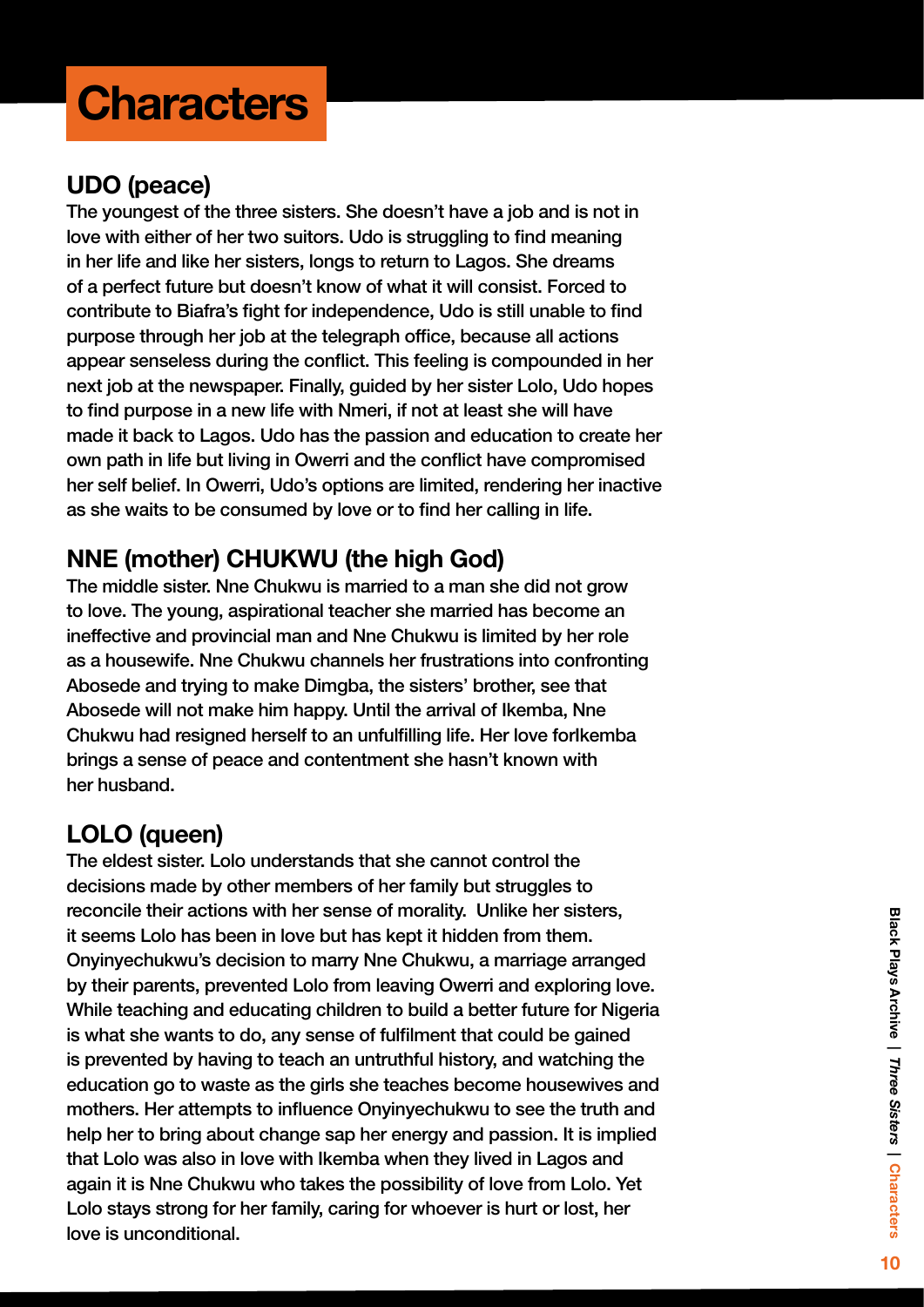#### DIMGBA (strong)

The sisters' brother. Commander Onuzo has raised Dimgba to have the life he could not and in doing so has taken Dimgba's sense of identity. Dimgba has many skills but does not know what he wants from life, as every decision was made for him Dimgba is unable to make his own. He is lost and only knows how to lose himself further in books, music or gambling. Dimgba does not know how to navigate relationships and does not realise the foolishness of his decision to marry Abosede. He expects life to continue around him so he can continue to be lost. Nothing provokes him to action.

#### EZE (king)

Eze has lost many things throughout his life and has chosen to disengage with it: he lost the woman he loved to Commander Onuzo, he lost his dignity when he was not permitted to treat patients during the Second World War, he lost his medical knowledge and his knowledge of traditional medicines. He has lost purpose and meaning to his life which affect his decisions, for example gambling with Dimgba and refereeing the fight between Igwe and Nmeri. Eze understands that he has little control over his life and enjoys the small pleasures he is able to find.

#### ONYINYECHUKWU (gift of God)

Nne Chukwu's husband. He is a teacher who, as a younger man, had great aspirations to shape Nigeria's future. He has become settled and small minded, enjoying what little power he has. He believes that if he tells himself and other people that his wife loves him everything will be perfect. Nne Chukwu is a prize he owns, allowing him to tolerate her love for and affair with Ikemba, he knows that she will have to return to him. Like Abosede, he plays the situation to his advantage, winning by serving whoever is in control. However, he knows his lack of status allows him to be remain unseen and he is not considered a threat, giving him more power than is perceived.

#### ABOSEDE (born on Sunday or the first day of the week)

A Yoruba woman who becomes Dimgba's wife. Abosede was born in western Nigeria and it isn't clear why she chooses to stay in Owerri when Colonel Ojukwu ordered all non-Igbo's to leave Igboland. It is clear that she is looking for a husband and although she chooses to marry Dimgba she maintains a relationship with Chief Benedict Uzoma. Abosede represents a different kind of feminism to the sisters and only makes them her enemy when they refuse to accept her. Abosede is viewed as uneducated and simple but it is Abosede who secures the future she wants and ensures that her needs are met, including a house for her two children.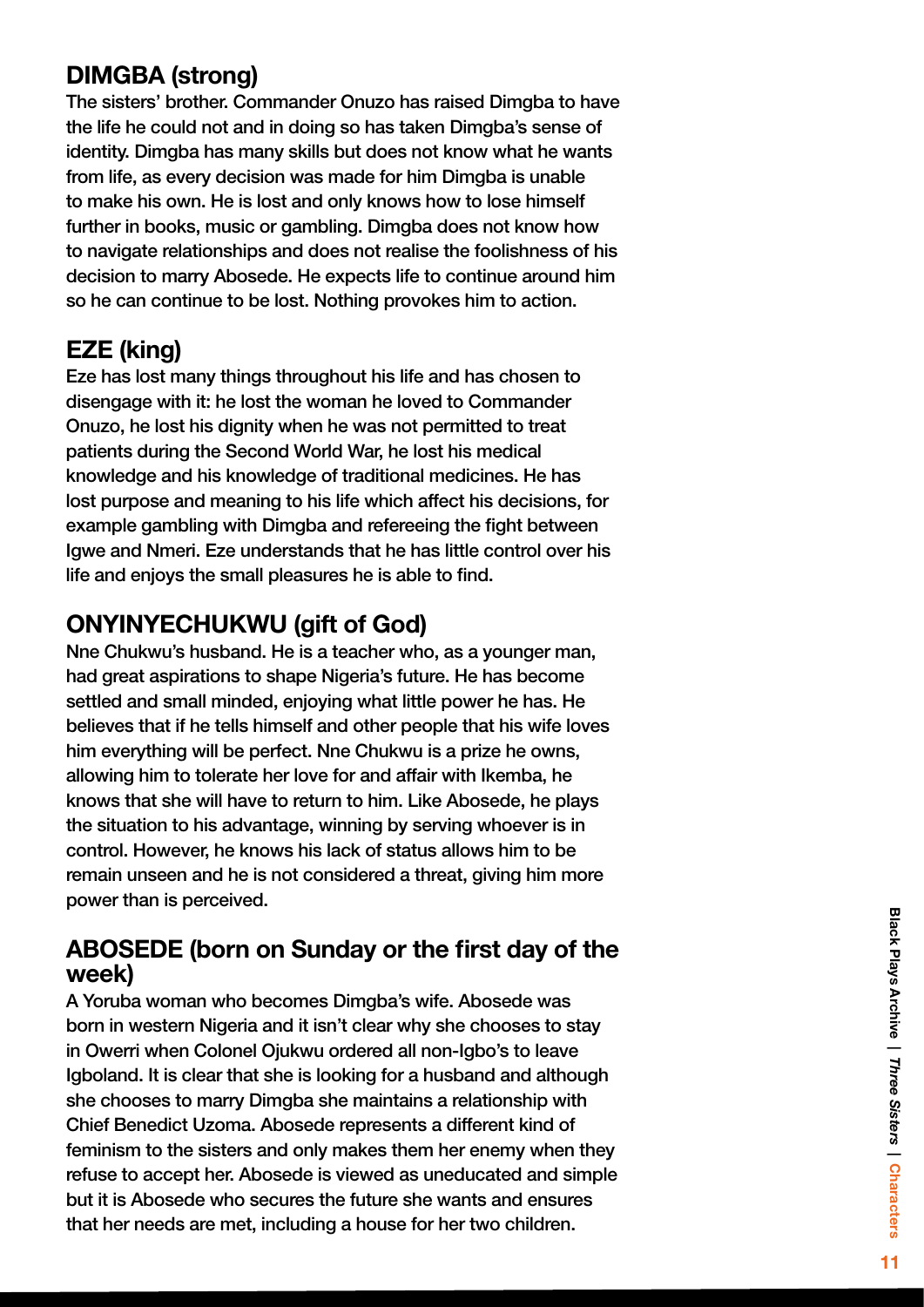#### NMERI ORA

A soldier who is in love with Udo. Nmeri comes from a wealthy family and has been given a military education. Like Dimgba, this isn't what he wanted for himself, but he has followed the path chosen for him. He has both Hausa and Igbo heritage and chooses to identify as Igbo. Nmeri tries to believe that the Biafran army can create an ordered state but he comes to believe the opposite. He understands the power of his family's money and decides to use this to follow his heart. Nmeri believes his love for Udo will be enough to help them both find purpose and as he bought his way out of the army believes he can buy Nmeri's love by fulfilling her dream to return to Lagos.

#### IKEMBA (strength of the nation)

A commander in the army. Ikemba is married with two children. Ikemba didn't go to university, he joined the army and was trained by Commander Onuzo. He has risen through the ranks to become a commander. By accepting the brutal truth of life and finding joy in the beauty of nature, Ikemba manages to acknowledge the reality of the situation while keeping everything at arm's length. His philosophic nature ensures he remains optimistic to the end of the play.

#### IGWE (sky or machine)

A soldier who is in love with Udo. There is no information to Igwe's background, he is a soldier who has found purpose in his job. He is knowledgeable and skilled yet finds it hard to control his emotions, impulses and opinions in the company of others. Is his frustration at not being loved by Udo because he is used to getting what he wants or because he never gets what he wants? He is constantly at Onuzo's house although, contrary to Abosede, Igwe is unable to get what he wants by standing his ground. He feels cursed and perhaps believes that by marrying Udo he can cleanse himself of the blood on his hands.

#### NMA (beauty)

A servant in the Onuzo household. Nma has lived with the Onuzo family for 30 years, she is mother, confidant and servant to the Onuzo children and understands them better than they understand themselves. She accepts her position in life and mostly enjoys subverting authority, her loss of hearing is tactical and playful.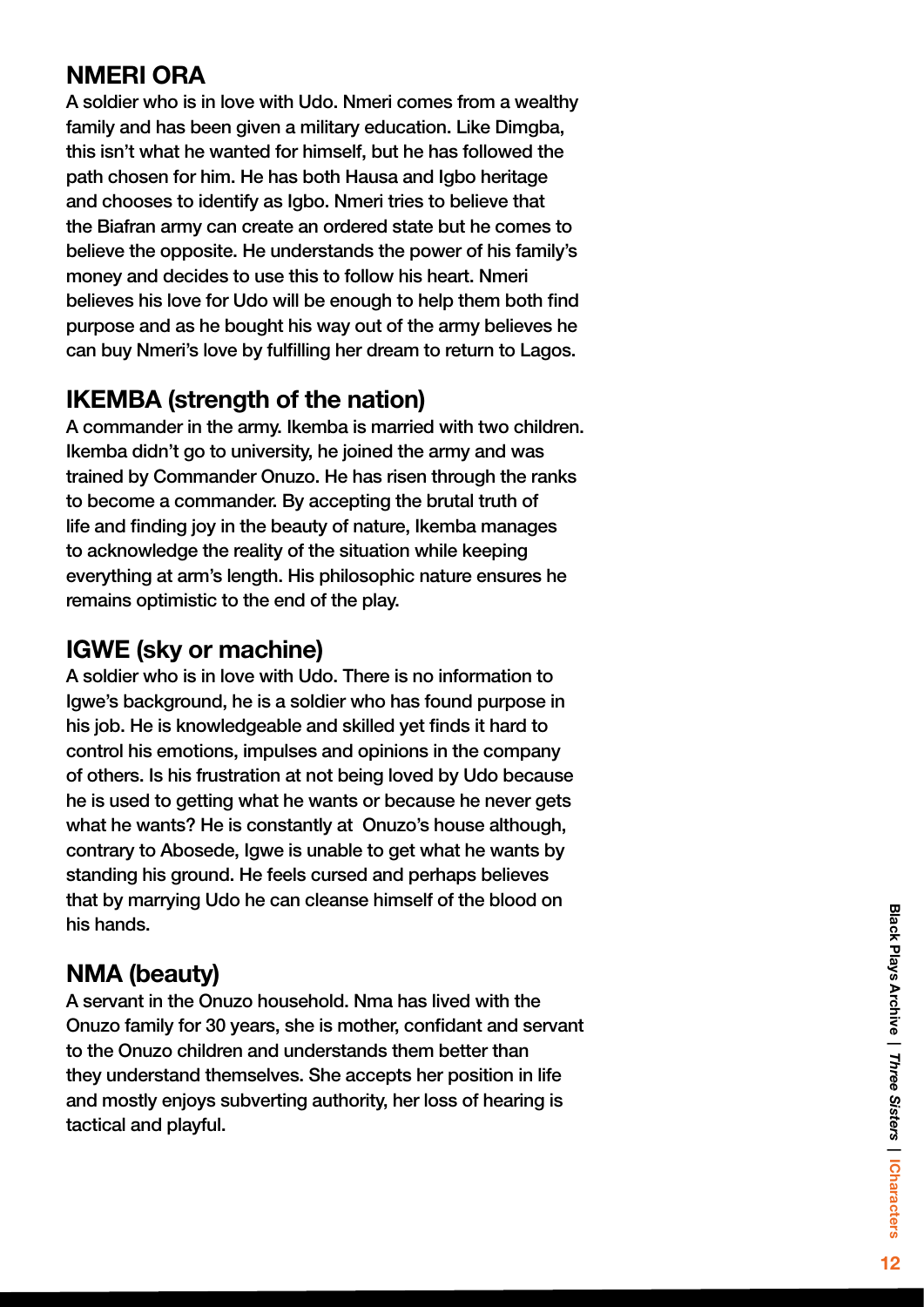#### OYIRIDIYA (looks like the husband)

Nma's niece and now a servant in the Onuzo household. Oyiridiya walked to Igboland, from the north of Nigeria, after her husband was killed by Hausas. She was not allowed to join the Biafran army and is working out a way to acquire a gun so she can revenge the killing of her husband.

Choose a character and make a list of the following:

- what the character says about themself
- what other characters say about them
- questions you have about the character

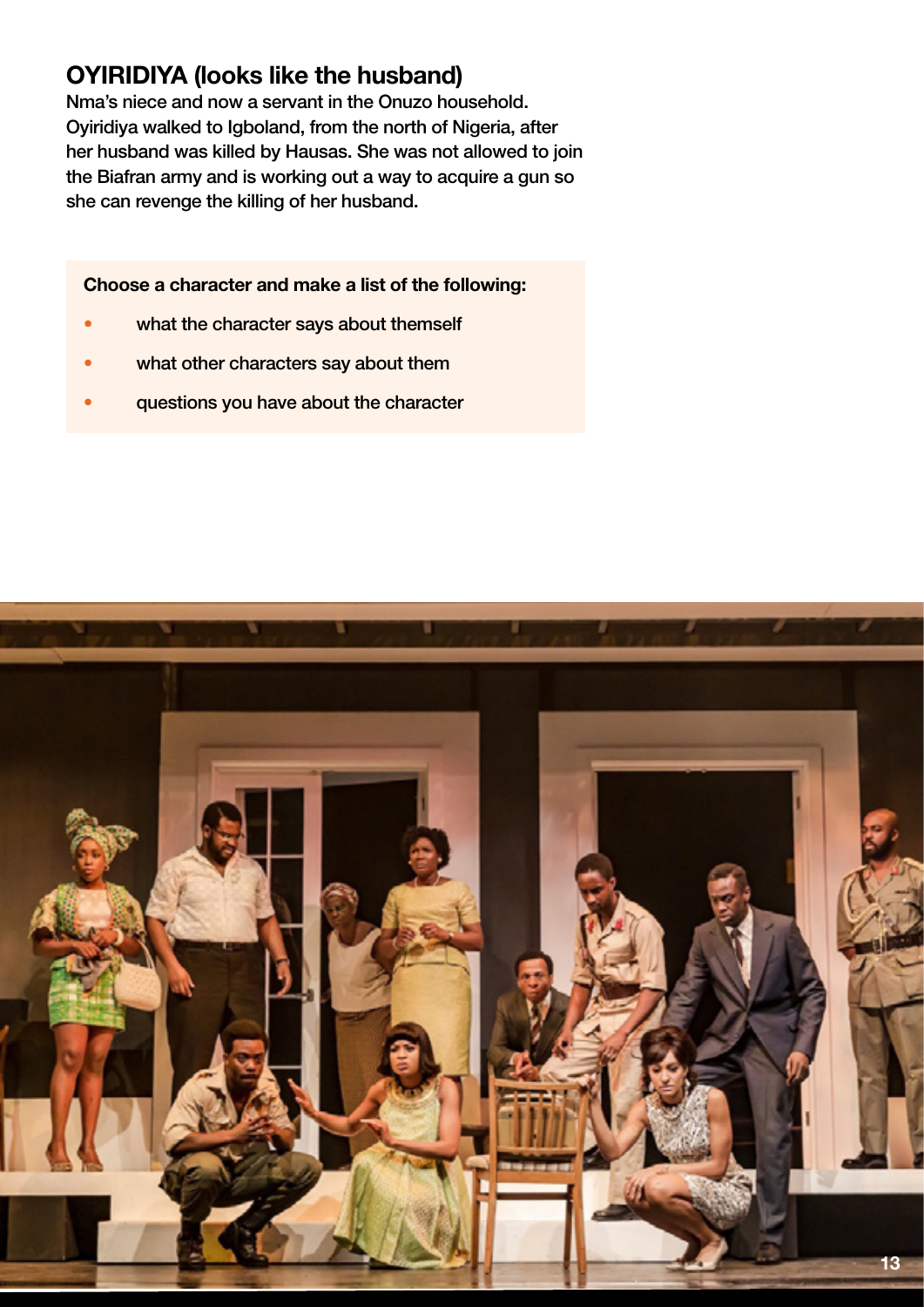# Themes

## Nation and Identity

#### **Ethnicity**

Ethnicity is learned and acquired, usually from family members, through language, customs, food, culture and beliefs. Ethnicity creates bonds and the reassurance of belonging to a group. Ethnicity contributes to an individual's sense of identity. Groups of people with different ethnicities have been in conflict and found ways to accommodate or absorb differences throughout the existence of humans on planet earth.

There are between 250 and 400 ethnicities in Nigeria (dependent on your research and source materials), and it is generally accepted that the Hausa, Yoruba and Igbo constitute the major ethnicities. These Nigerian ethnicities, along with multitudes of ethnicities which exist on the African continent, were (and are) ignored and people were (and are) pushed into a white, western standardised idea of an 'African' identity.

- 1. Research the Igbo, Yoruba and Hausa ethnicities. Find out about their origins, gods, dress, agriculture and food. Are there any similarities and what are the differences?
- 2. Read through the play and make a note of the different descriptions of Nigeria's history and the reasons for conflict between the Igbo, the Hausa and the Yoruba.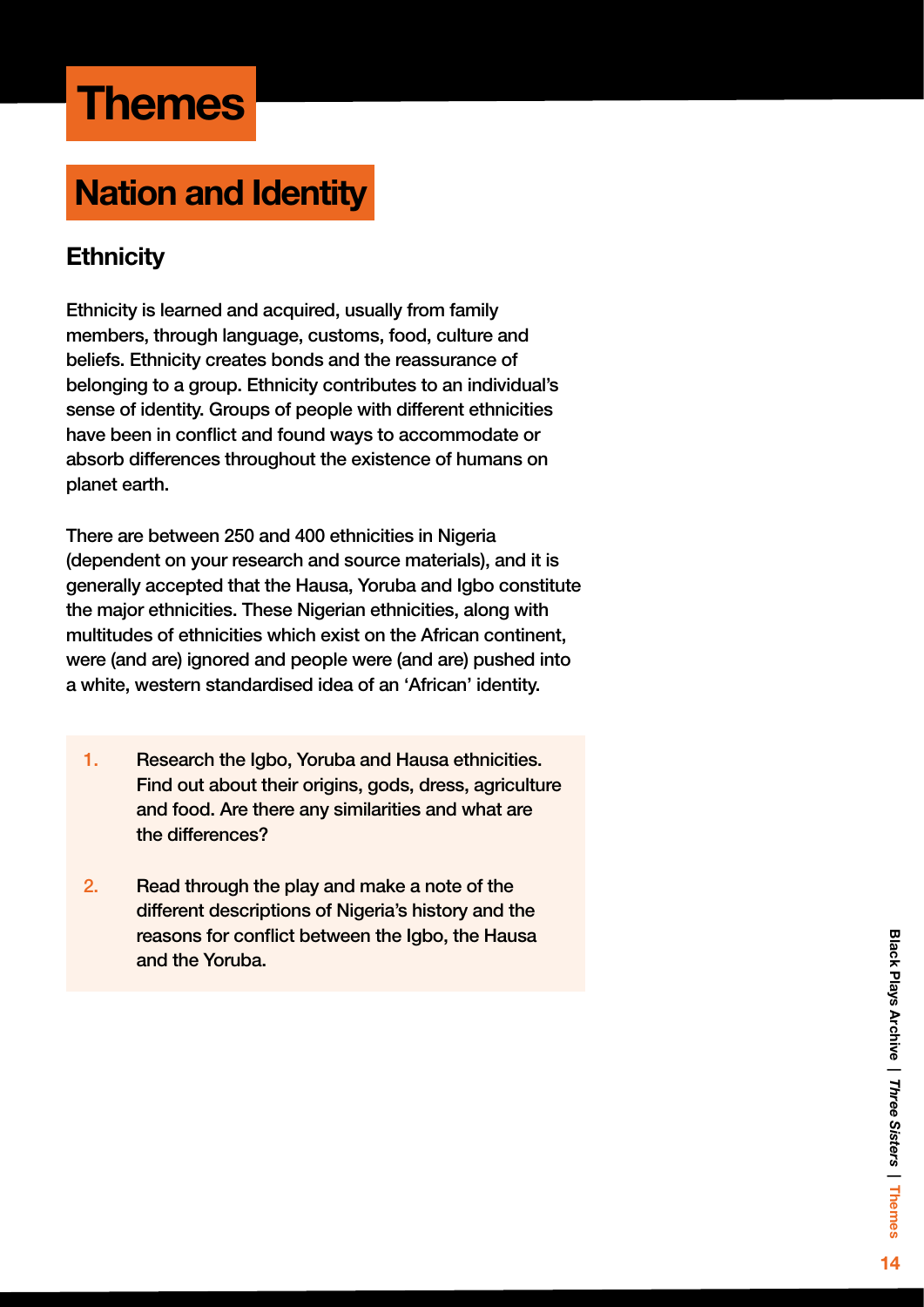In *Three Sisters* ethnicity and identity are interrogated along with the idea of what constitutes a nation and national identity.

 'We laugh at some of the traditional beliefs of our parents because the British educated us to think they were barbaric. We know basic science and philosophy but have not united them with our culture. We've forgotten those ways. That's why this political upheaval is happening, why we are hurtling towards chaos and oblivion.'

#### Ikemba, *Three Sisters*, p14

The Igbo characters support the creation of the Republic of Biafra, yet the sisters long to return to Lagos. Lagos, if the secession succeeded would be in Nigeria, in Yoruba territory. 1960s Lagos was a busy and rapidly growing city of commerce, literature and music. The sisters enjoy Igbo and western music throughout the play.

- 1. Do the Igbo characters hold, or struggle to hold, these two identities – Igbo heritage and western educated cosmopolitan ideals? How does this compare to Nmeri's choice to identify as Igbo?
- 2. How do the sisters behave towards their domestic servants, Nma and Oyiridiya? How is this different to the way they treat Abosede and why is it different?
- 3. Why does Ikemba's lack of education not matter to Nne Chukwu?
- 4. Abosede is Yoruba and has grown up in Owerri. How does Abosede's education and ethnicity compare to the sisters' background? and how does this affect Abosede's relationship with the other characters?
- 5. How does Inua Ellams draw parallels between contemporary conflicts and notions around identity, migration and belonging? (If you are unsure, use the conversation between Lolo and Nmeri on p39 as a starting point).

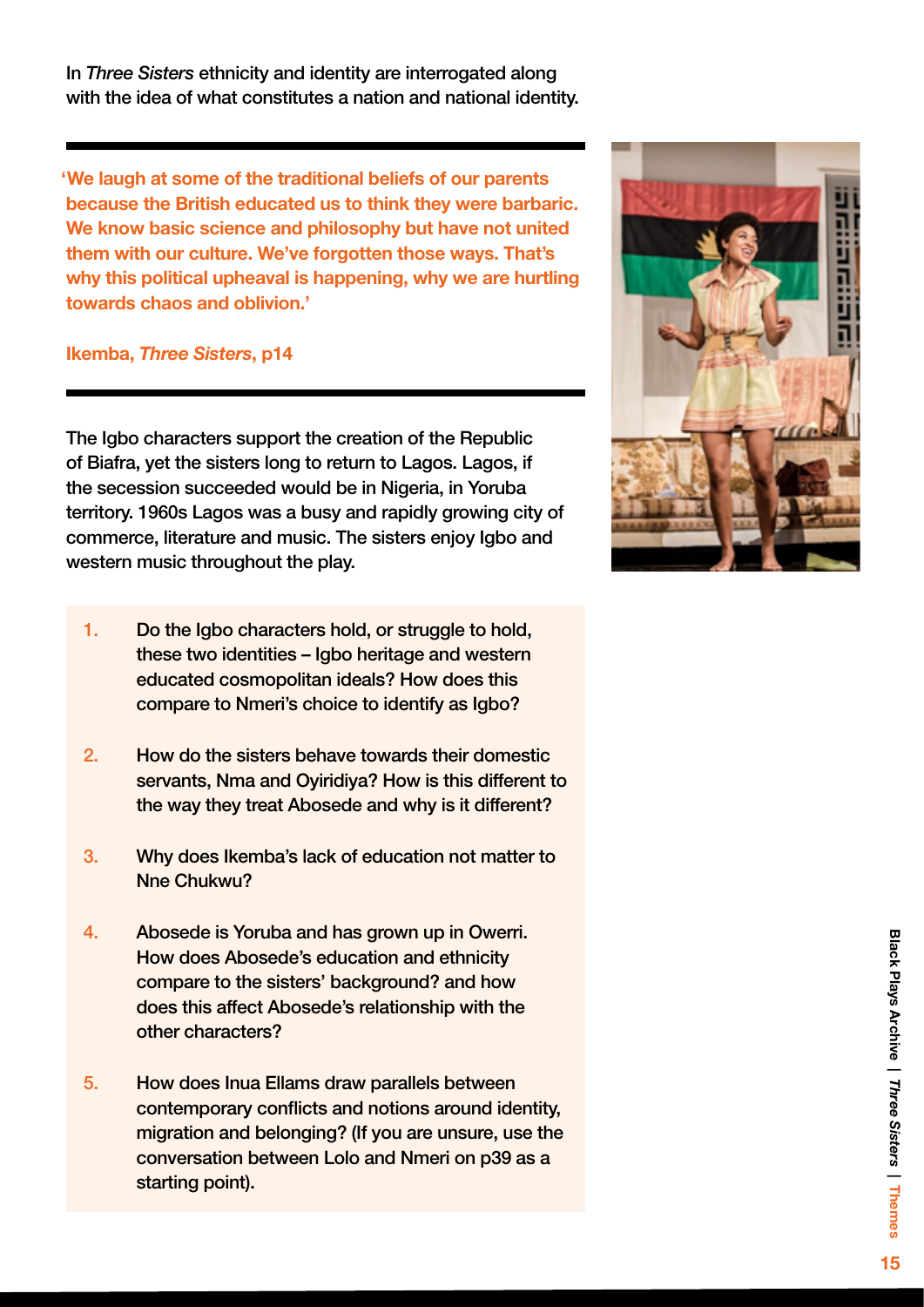#### Education and Purpose

Commander Onuzo's (the sisters' and Dimgba's father) position enabled his children to access a good education. Nmeri's family prospered from the oil trade which also gave him access to education. These families would be considered to be part of Nigeria's educated elite, however, several times in the play the characters refer to feeling a lack purpose or to feeling thwarted. What does each character mean when they say the following?

- 1. Lolo: Maybe it is the teaching. The girls, especially those coming of age, suck the life out of me. (p4)
- 2. Eze: I haven't really had purpose if that's your definition. (p7)
- 3. Nne Chukwu: But what's the point in knowing all those languages out here? Lolo is a teacher, for her it is practical. But us? Unnecessary, like a sixth finger. We know too much. (p19)
- 4. Udo: Nothing is perfect. Papa spent so much time trying to build us perfect lives, it didn't work. (p24)
- 5. Dimgba: …Uncle, we have no control over anything, and to believe otherwise is to embrace downfall… (p70)
- 6. What similarities and differences are there between Eze and Dimgba?
- How does his father's choice for the family to live in Owerri affect Dimgba's identity?
- How has Eze's identity been affected by his education and serving with white British soldiers in WW2?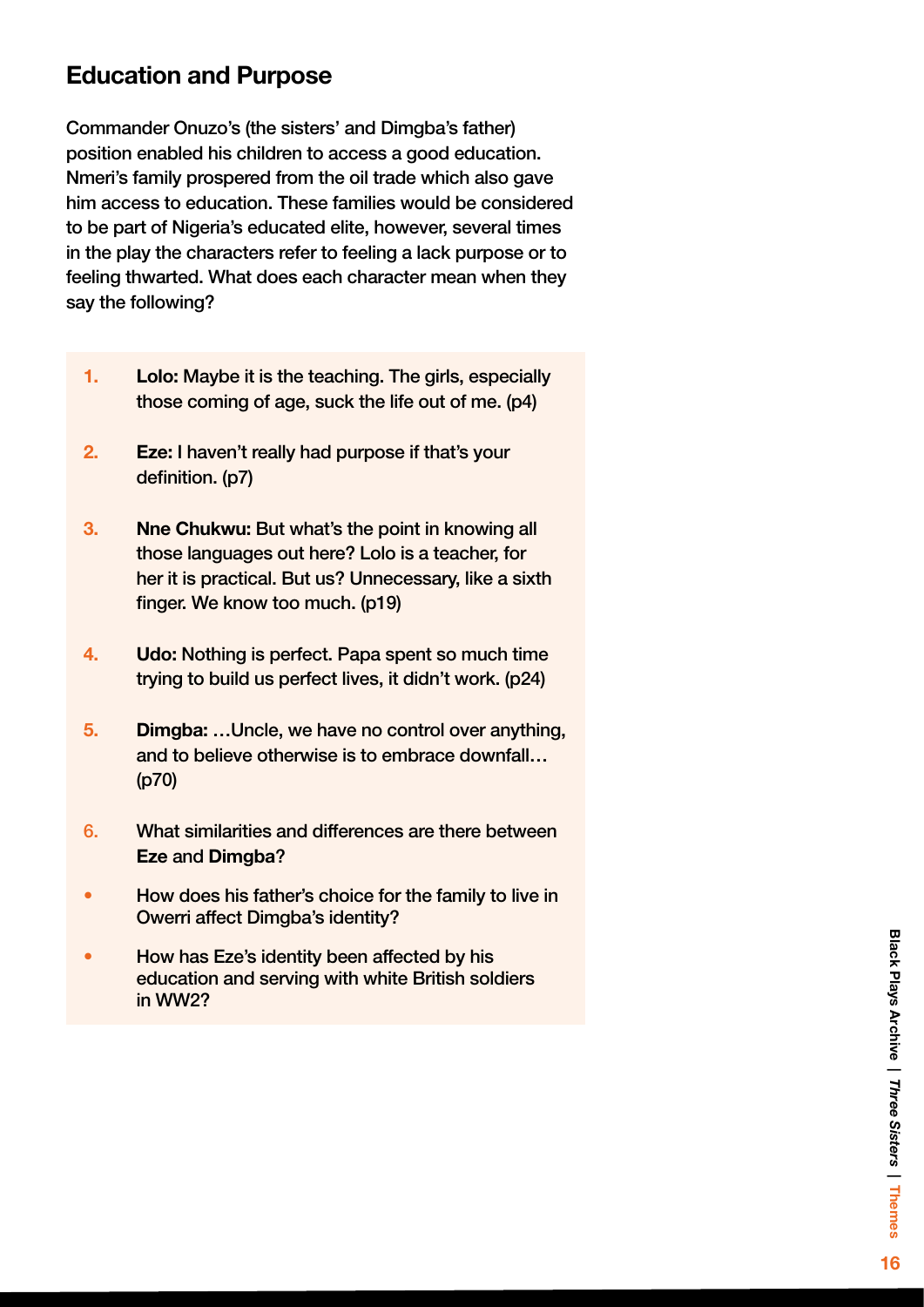#### **Money**

Before the 20th century the different territories that became Nigeria had a thriving agricultural economy. As with most countries some areas were easier to farm than others, but local trade maintained economic stability for the different regions. British rule and the influence of European and western trading had a significant impact on the Nigerian economy, bringing instability and corruption and creating huge disparities in wealth. Some characters are aware of these influences, while others are not.

 'Money. The British gave them development aid to build roads, railways, tin mines. The Hausa didn't understand that development aid was really high interest loans, that Britain would own them. They didn't know what they were signing. We Igbos saw their wealth and power, and we wanted it. They tried to protect it, jealousy set in.'

Lolo, *Three Sisters*, p59

• How does knowledge of Britain's and other European nations' influence on the Hausa, Yoruba and Igbo affect each character's understanding of the conflict between Nigeria and the Republic of Biafra? Or the conflict between Hausa, Yoruba and Igbo?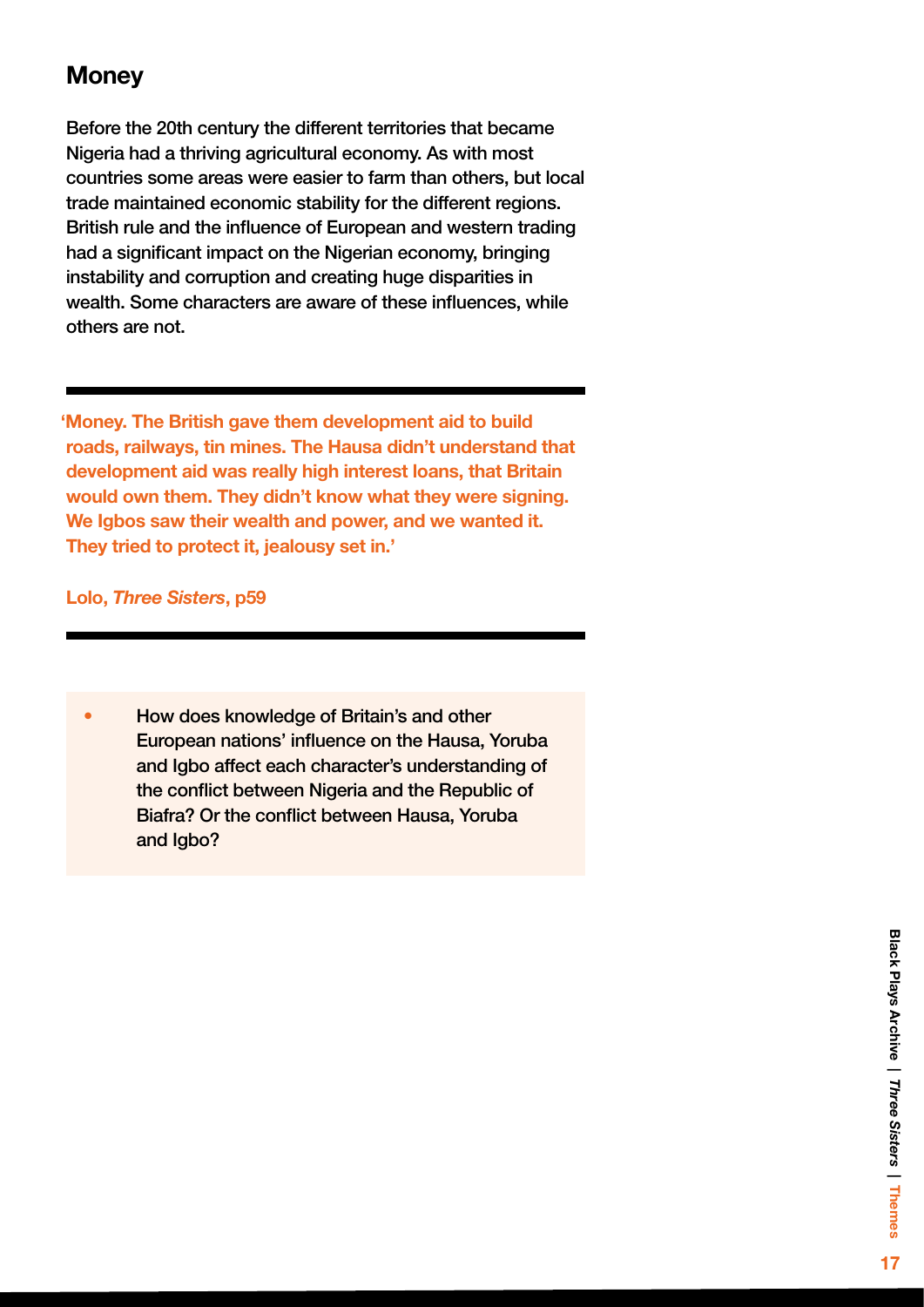## Family and Duty

#### Tradition and Roles

The sisters are modern, educated women yet one (Udo) is waiting to be married, another (Nne Chukwu) is married and the eldest (Lolo) is unmarried and a teacher. There is often an expectation that a good education will bring freedom from family obligation and traditional roles.

- 1. How does Inua Ellams demonstrate the struggle between choice and obligation:
	- in Nne Chukwu and Onyinyechukwu's marriage?
	- in Ikemba's affair with Nne Chukwu?
	- in Lolo assuming the role of 'mother'?
	- through Nmeri leaving the army?
	- in how Nma navigates her way around the family?
- 2. The sisters have lived in Owerri for 11 years, why have they been unable to accept their rural lives?
- 3. What is each main character hiding and why?
- 4. How are the notions of superstition and fate explored in relation to choice and obligation?
- 5. How do the male characters' choices continually shape the sisters' lives?

All of the female characters in *Three Sisters* are passionate, intelligent and find agency at different points in the play. They have capacity to move forward despite internal doubts and external barriers, the journeys of the female characters are in some ways more profound than that of the male characters by the end of the play.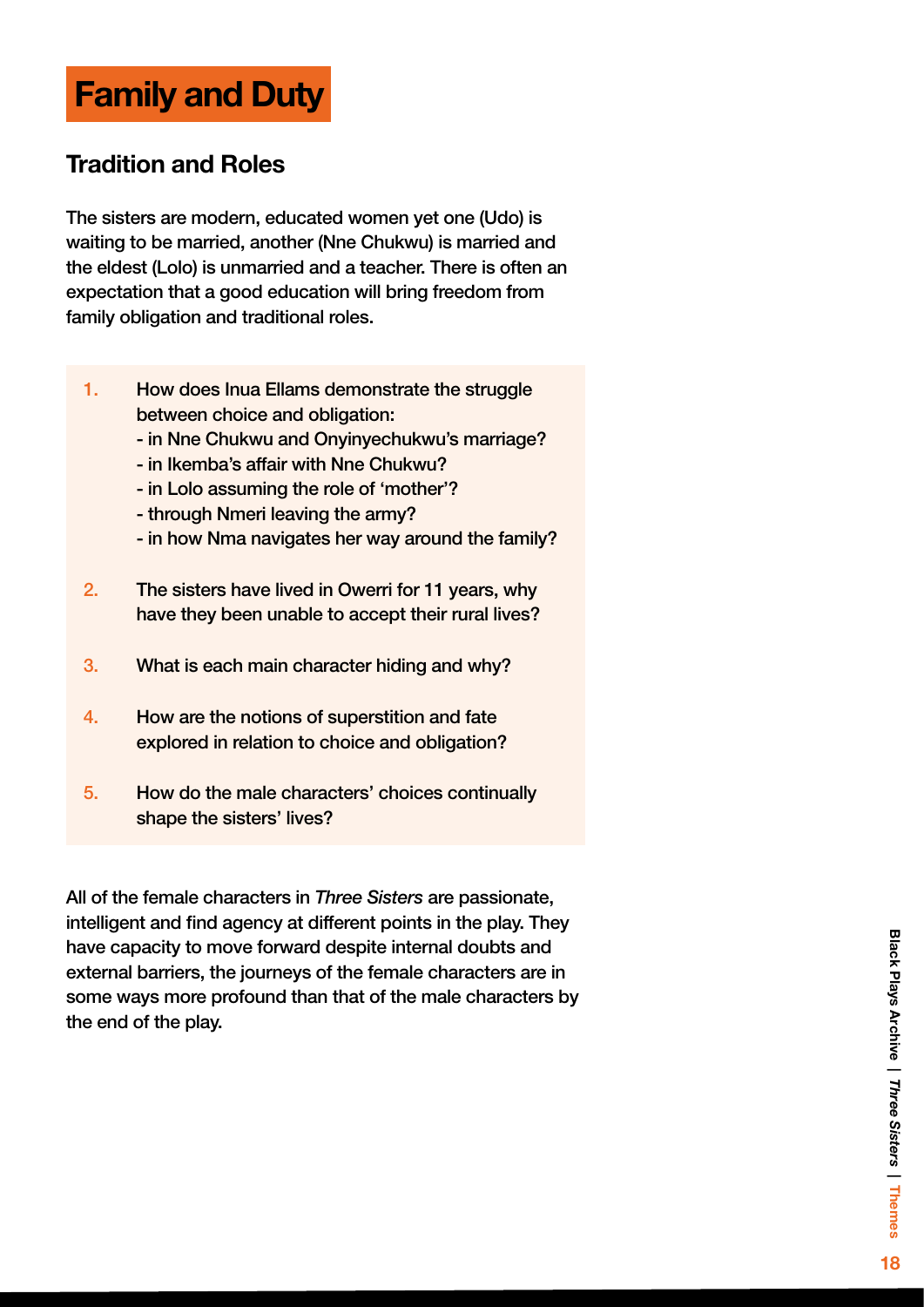

#### Legacy

Since the global agricultural revolution, land has become an intrinsic part of the notion of legacy, along with continuing a person's 'bloodline' or genetics through children. Commander Onuzo built a house for his family and arranged the marriage of one child. The sisters laugh about their father's desire to root them in 'Igbo traditions' and protect them from 'cultural erosion'. During the play we watch the disintegration of Commander Onuzo's legacy.

- 1. How is this represented through the staging of each act?
- 2. Does the play make any comment about Nigeria's legacy?
- 3. Does the play affect your understanding and ideas about legacy, obligation and choice? Or how does the play reflect current ideas about legacy, obligation and choice?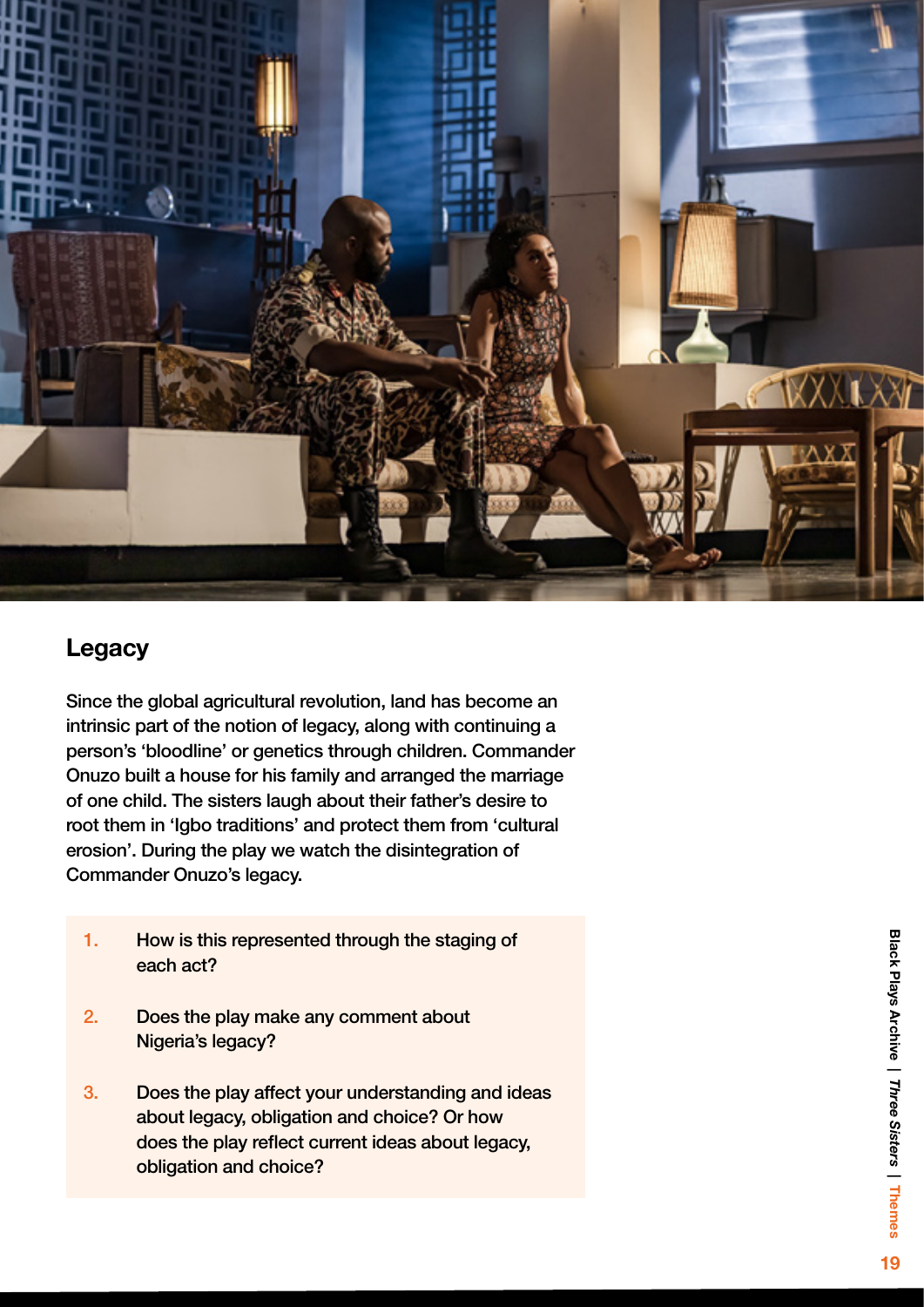#### Love

Love appears to be at odds with legacy. Marriages are alliances to maintain prosperity and children to inherit the property and wealth. At the beginning of the play, it seems the main characters are removed from knowing completely what it means to love or be loved. Through the play each character navigates their way around their expectations and understanding of what love could or should be. The only person who seems to be unconcerned with love is Abosede, who appears to find happiness in her relationship with Chief Benedict Uzoma. Love is presented as the key to happiness and the destruction of happiness. Yet love isn't powerful enough to overcome indifference and duty.

- 1. How does what happened to Eze compare with Lolo's situation of losing the person she loves to her sister?
- 2. How does Nmeri and Igwe's love for Udo represent masculinity and control? Is there symbolic meaning in Igwe's act of killing Nmeri?
- 3. Do the characters achieve a better understanding of love by the end of the play?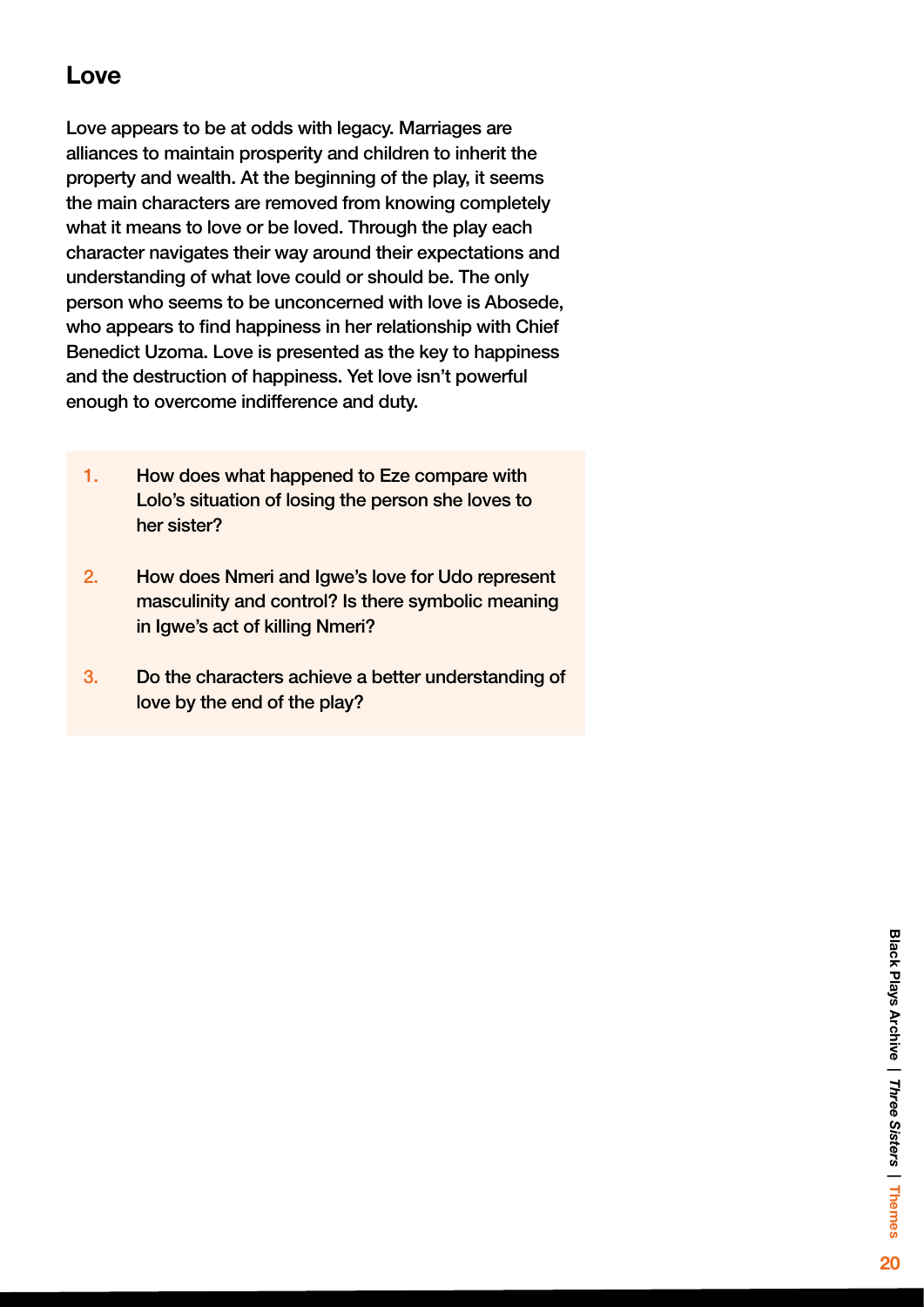## Life and Meaning

#### Privilege – The Present And Future

In some moments the sisters, Dimgba, Eze, Onyinyechukwu and Nmeri seem to understand their privilege and at other times they lack compassion when responding to the other characters. Inua Ellams, the playwright, uses humour, vulnerability and intelligence to make each character appealing but every character is flawed. This makes them believable as people and allows the audience to connect, empathise and judge, and to invest in the truth of the situation.

• Choose a character from *Three Sisters*, why do you like them and how are they flawed?

Privilege binds these characters to be socially responsible and allows them to ignore or escape their duties. Privilege also means they live half in the present and half in the future, chasing ideals that never become a reality. Abosede and Nma live in the present, they survive in the reality of now. The need to survive removes the choice of purpose.

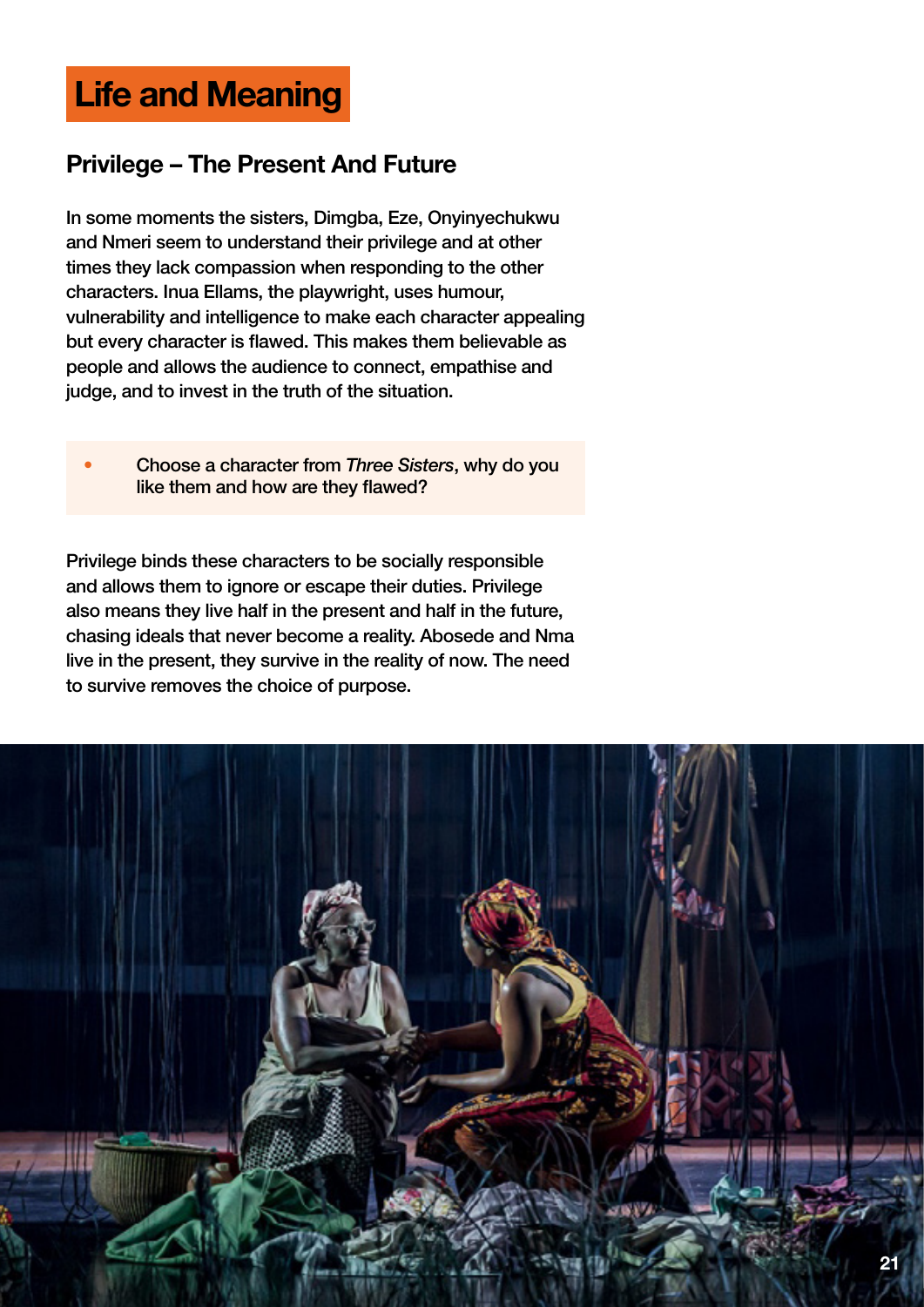

#### Social Responsibility

A sense of purpose in life can bring a sense of meaning to a person's life. This can be through fulfilling familial duties and/or taking responsibility for the area and community in which you live, and for society in general. The characters discuss their past dreams to contribute to Nigeria and their intention to build a better future for the Republic of Biafra. Yet each character is trapped in the present by their own or others' past actions. The Onuzo family's education has not equipped them to contribute effectively to their community.

Lolo is forced to teach a curriculum with which she doesn't agree, and she is unable to change it under the Nigerian government. One of Britain's many colonial legacies was a white, western education system maintained by the Britisheducated Nigerian elite.

 'I can't teach that syllabus, those British books say Mungo Park discovered the River Niger. How is that possible when our fathers were bathing there before his fathers were born?'

Lolo, *Three Sisters*, p60

Research historical facts about Nigeria that have been presented from a white, western viewpoint.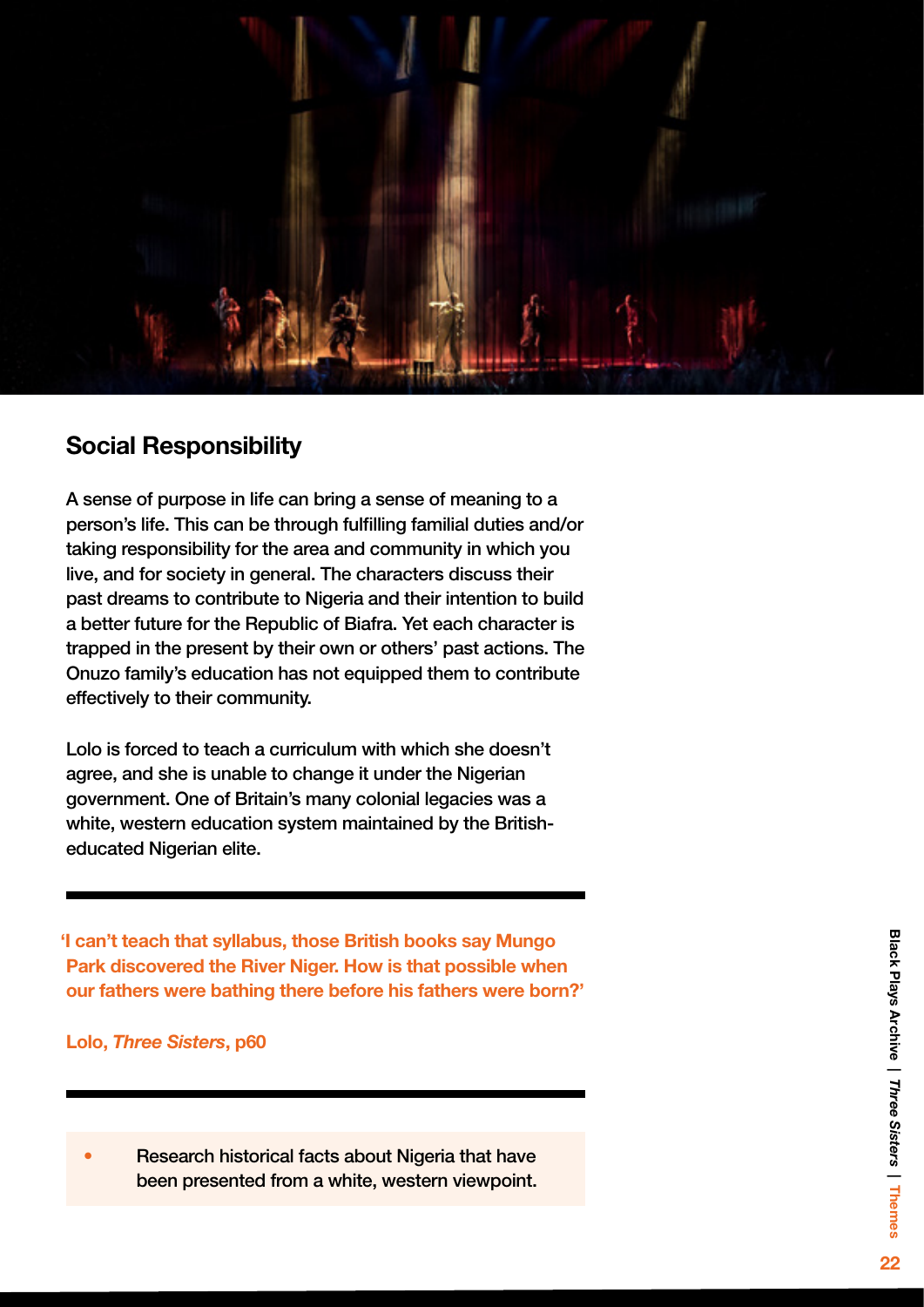#### Power, Order and Chaos

A central tenet of Britain's empire was that they were bringing order to the chaos they perceived in the countries they colonised. Yet the methods used by the British were destructive and brought chaos and devastation to the indigenous people. Power was exerted through physical force and financial control.

Order can be a method or pattern to the way things are done but it can also be a command. Either way, if applied to government, society or personal life, there are systems that work. Chaos means there is no order. Both order and chaos can be used to achieve power. *Three Sisters* demonstrates the complexities of power; how it is easily abused, how some who are perceived to hold it often don't really have any power and how those who are perceived as powerless can find ways to great agency.

- How is the shifting power dynamic played out between the Onuzo family and Abosede?
- Chief Benedict Uzoma is an unseen power that greatly affects the Onuzo family. Are there any parallels between this unseen character and the British and European governments in post-colonial Nigeria?
- How does the character Igwe represent both order and chaos?

Inua Ellams' *Three Sisters* skilfully presents how we are knowingly and unknowingly shaped by history and how we are constantly balancing internal and external forces. All of the characters in *Three Sisters* reflect the complexity, confusion and joy of what it is to be human. Lolo, Nne Chukwu and Udo individually and collectively have a strength that carries them through the chaos; their energy and determination ensures their survival. At the end of the play, they are able to see themselves and know, free from the constraints and burdens of the men, they can rebuild their lives.

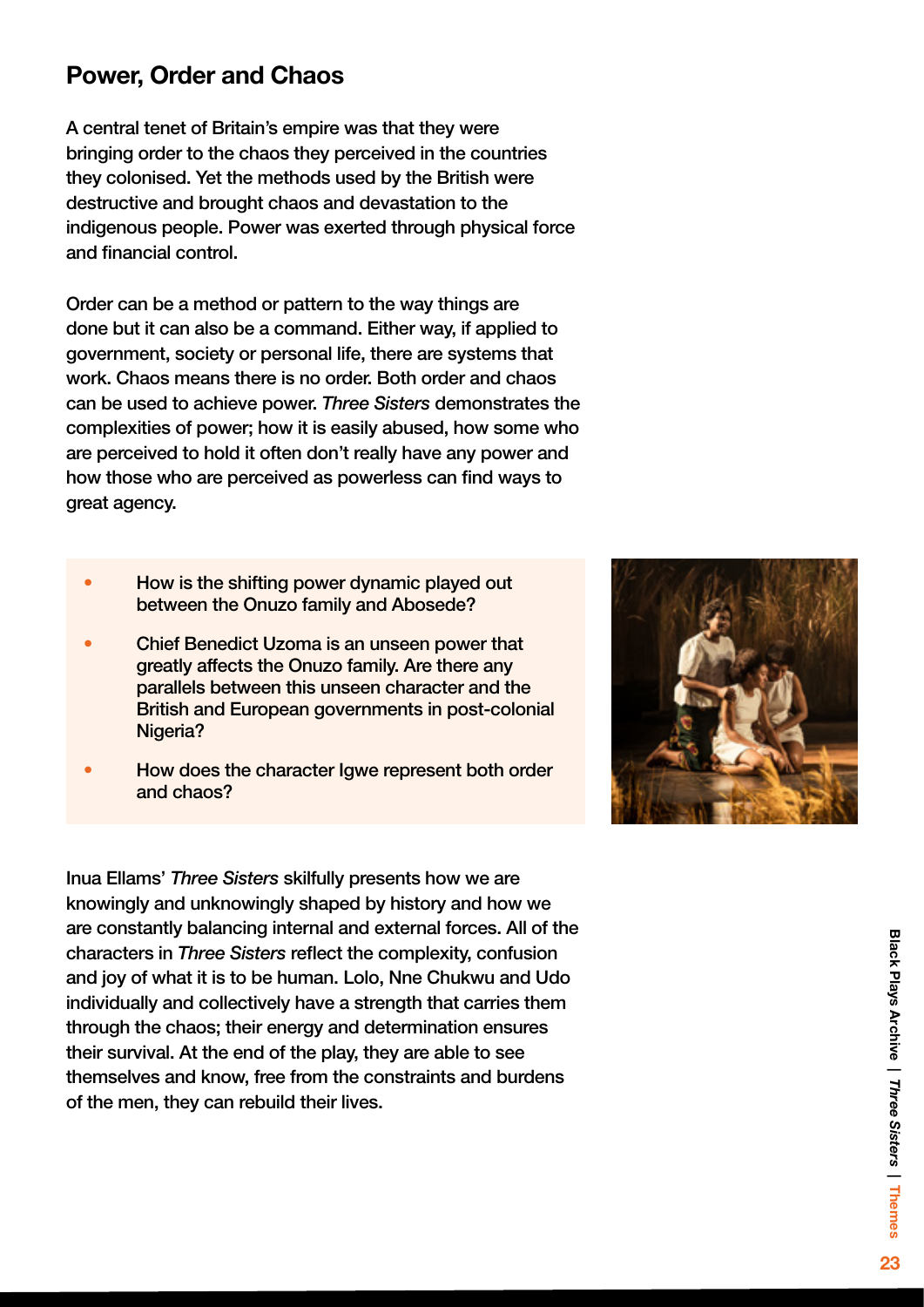# **Structure**

## Act 1

Owerri, Nigeria, 30 May 1967. *Three sisters*, Lolo, Nne Chukwu and Udo, sit outside the house built by their father, Commander Onuzo. It is Udo's birthday and the first anniversary of the death of Commander Onuzo.

The sisters aren't fully content with their seemingly ideal lives. Lolo doesn't agree with what she must teach at the local school, Nne Chukwu is married to a man she doesn't love, and Udo is searching for purpose and trying to avoid having to marry one of the two men who want to marry her. They are holding a small party, which their brother, Dimgba, avoids. Family friend Eze seems carefree and determined to ensure the sisters are happy and Chief Benedict Uzoma sends a birthday cake. Upon the arrival of guests, some invited and some unwelcome, Nmeri and Igwe provide information about coups and killings happening in Nigeria. The servants bring relief to the serious conversation but there is an underlying tension of strained relationships and Nne Chukwu announces she is leaving the party. An unexpected guest, Commander Ikemba, changes Nne Chukwu's mind and the gathering begins to embrace a celebratory mood. This is soon interrupted by the arrival of Nne Chukwu's husband, Onyinyechukwu, who brings a thoughtless birthday present. They move indoors to eat as the final guest, Abosede, arrives and who pretends to leave again immediately. Dimgba prevents Abosede from leaving with a proposal of marriage. Their news is overshadowed by a radio announcement that the Republic of Biafra has been declared an independent state from Nigeria. (turning point)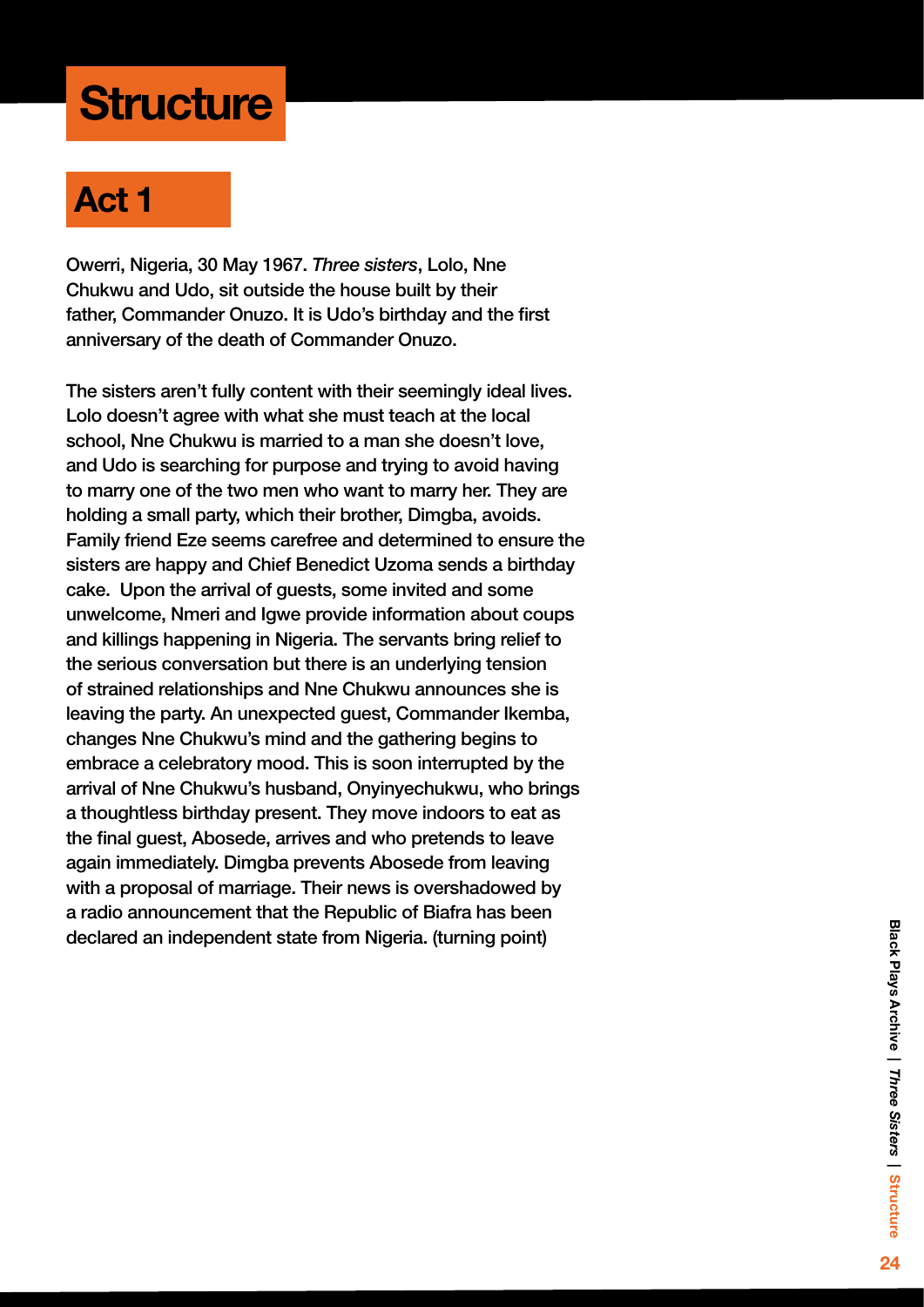## Act 2

Owerri, Nigeria, 13 September 1968, inside the Onuzos' house. Dimgba and Abosede are now married and have a son. Abosede interrupts Dimgba while he is reading in candlelight; her constant small interruptions continue until she reveals that she wants Dimgba to cancel the choir that has been organised to celebrate that the Republic of Biafra is now recognised by other countries. Abosede has been keeping Nma waiting – Dimgba now works as a government translator and Nma has a letter for Dimgba. Dimgba leaves before Nne Chukwu and Ikemba discover him as they arrive.

The attraction between Nne Chukwu and Ikemba can no longer be hidden but they are interrupted before they can act on their feelings.

Nmeri has walked Udo home from her job at the telegraph station, they too have become close. Udo lets it slip that she is aware that Abosede isn't faithful to Dimgba. Eze and Lolo arrive preventing further conversation on this, Lolo is concerned about gossip about her brother's gambling. Nmeri eventually reveals that he is leaving the army, after which Igwe arrives and struggles to control his emotions.

Ikemba is called away to an emergency, then Nne Chukwu and Abosede argue when the sisters find out that Abosede has cancelled the choir. Dimgba convinces Eze to go gambling with him. Oyiridiya leaves the house wearing Abosede's old clothes to entertain the French mercenaries and Abosede leaves to go driving with Chief Benedict Uzoma. Onyinyechukwu finally arrives to tell Lolo that she has been appointed the new head of the school. Oyiridiya returns with an injured soldiers and news that the Nigerian army is only two days away from Owerri.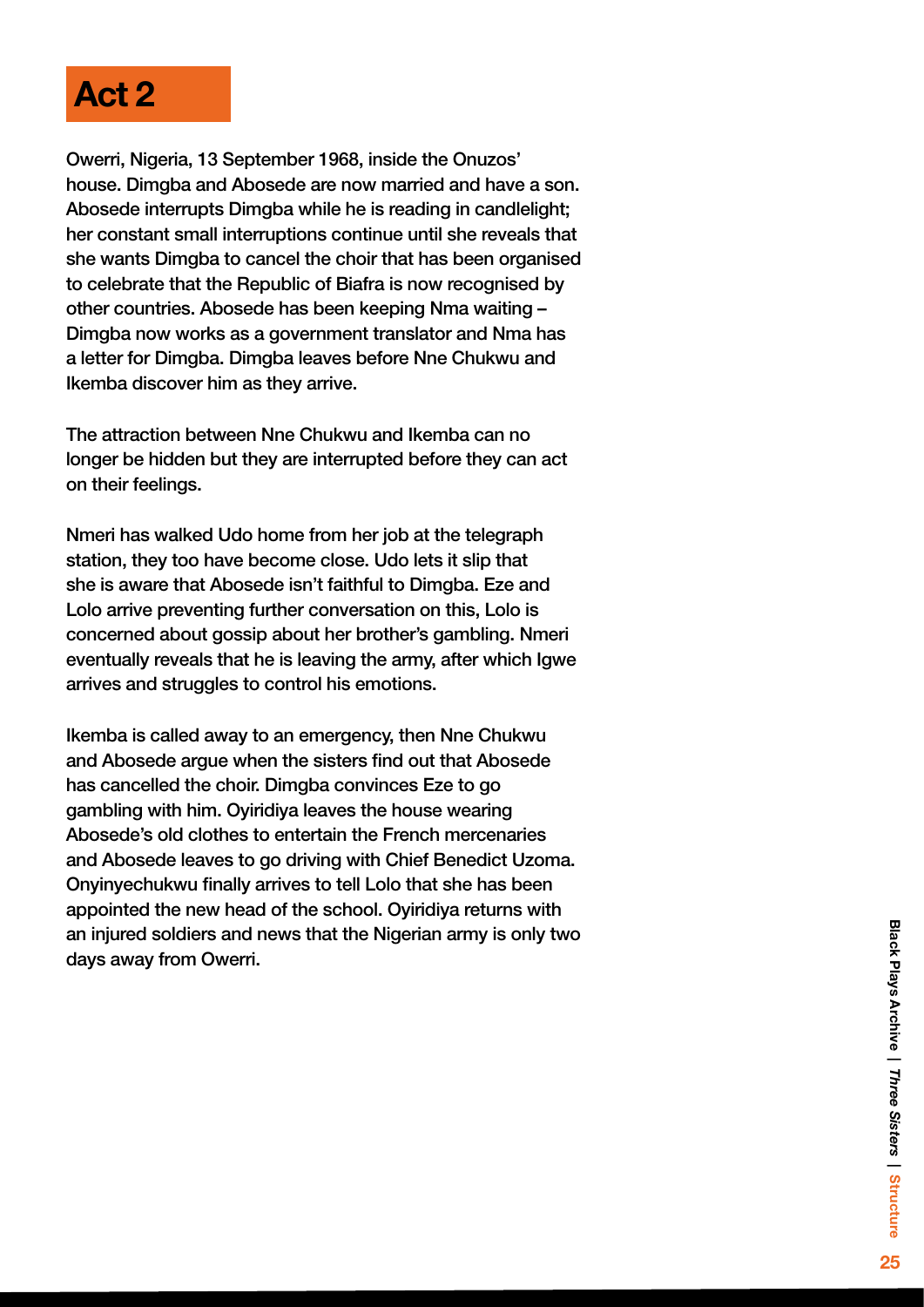## Act 3

Owerri, Nigeria, 20 April 1969. At the Onuzo compound, Oyiridiya is tearing the Biafran flag into strips to make bandages and Lolo and Nne Chukwu sort through a pile of clothes, which Nma carries to the house to distribute. The house has become a makeshift hospital for wounded soldiers and a safe haven for refugees. The Nigerians have bombed the local villages and forests. Oyiridiya is still determined to find a gun and fight with the soldiers.

Abosede arrives and argues with Lolo about Nma, who she considers too old and a burden. Abosede's relationship with Chief Benedict Uzoma has ensured that the family still have food and other provisions. Eze, unable to live up to the expectations of providing medical care to the wounded, is drunk on palm wine. Ikemba, Udo and Nmeri have been searching for survivors of the latest bombing; they enter exhausted.

As each character arrives, they bring news of the devastation, including news that Oyiridiya has a gun and has joined the soldiers to fight. Ikemba reveals that he and his soldiers will leave soon. Meanwhile Igwe cannot accept Udo's rejection of him as a potential husband. When the sisters are alone Lolo advises Udo to marry Nmeri and Nne Chukwu confesses her love for Ikemba. Dimgba joins the sisters to confront them about the way they treat Abosede and to admit that he has sold their house to Chief Benedict Uzoma. (turning point) At the end of act three, Lolo finds hope in the plan for Udo to marry Nmeri and move back to Lagos and that when Ikemba leaves Nne Chukwu's marriage will be saved.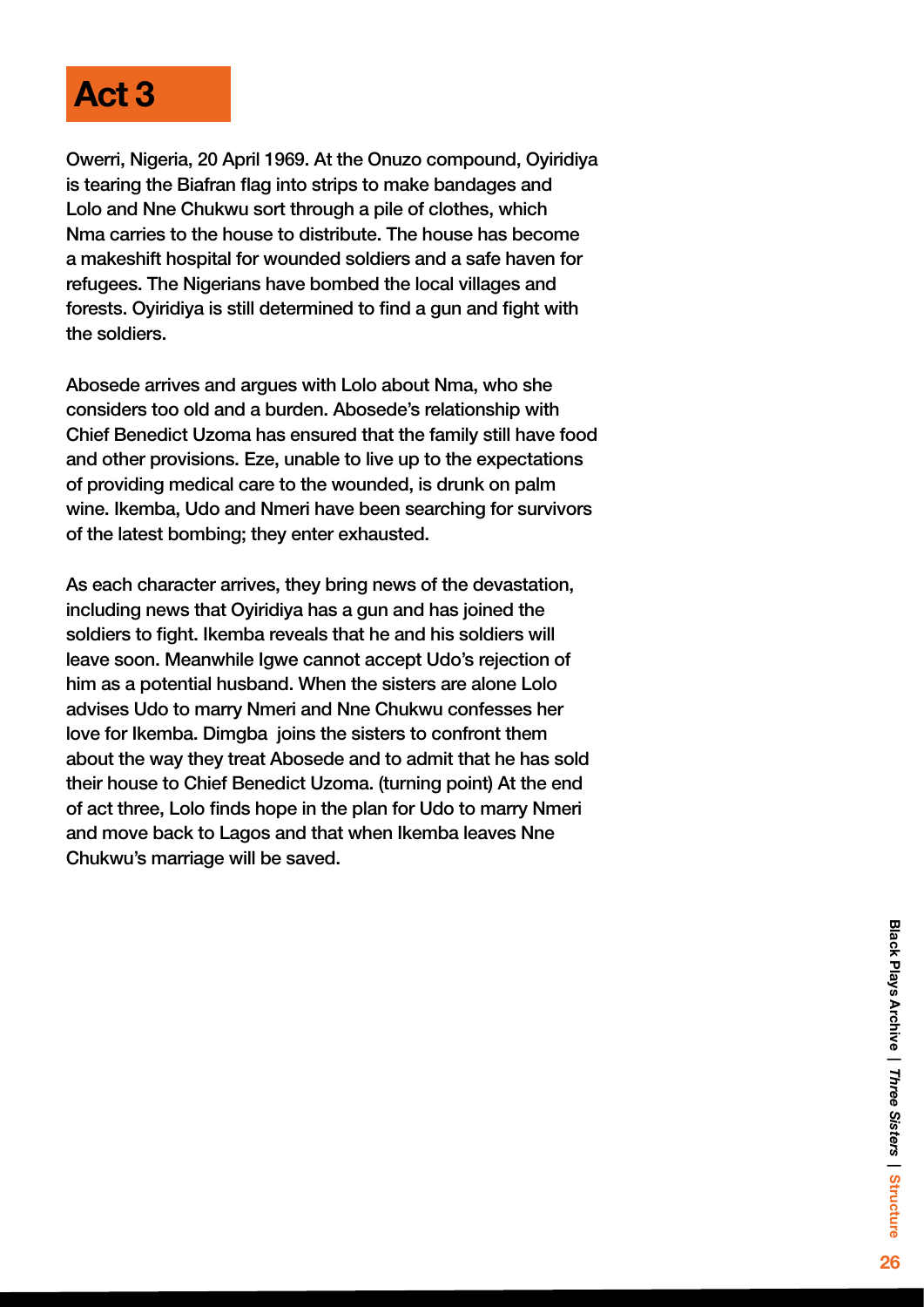## Act 4

Owerri, Nigeria, 25 January 1970. It is ten days after Biafra's surrender. At the Onuzo compound, Eze, Udo, Onyinyechukwu and Nmeri wave goodbye to the army choir. The soldiers, including Ikemba and Eze, will leave Owerri on the next day. Udo and Nmeri are preparing to leave for Lagos and Abosede has arranged a goodbye party. Lolo is now living at the school, where she has provided a room for Nma. Oyiridiya has been killed by Nigerian and Biafran soldiers. Absode and Dimgba have a second child and Chief Benedict Uzoma has made it impossible for Dimgba to buy back the house. Igwe has challenged Nmeri to a traditional wresting match, during which Igwe kills Nmeri and is forced to flee. The sisters resolve to create a new life together.

- Create a timeline of events that happen in the play. Find a way to the distinguish between the political events and what happens to the characters. Make a note of any events you are unsure where to place on the timeline and any questions that occur to you while creating the timeline.
- Choose a character. Create a list of personal and political events that happen before the start of the play which have significantly affected their life.
- Create a diagram illustrating who each character loves and if their love is reciprocated.
- Choose a character. What is their objective in each act? They may have more than one objective in each act. What obstacle do they have to overcome to achieve their objective? Do they achieve their objective?
- Choose a character. How do the changes to their costume reflect their journey through the play?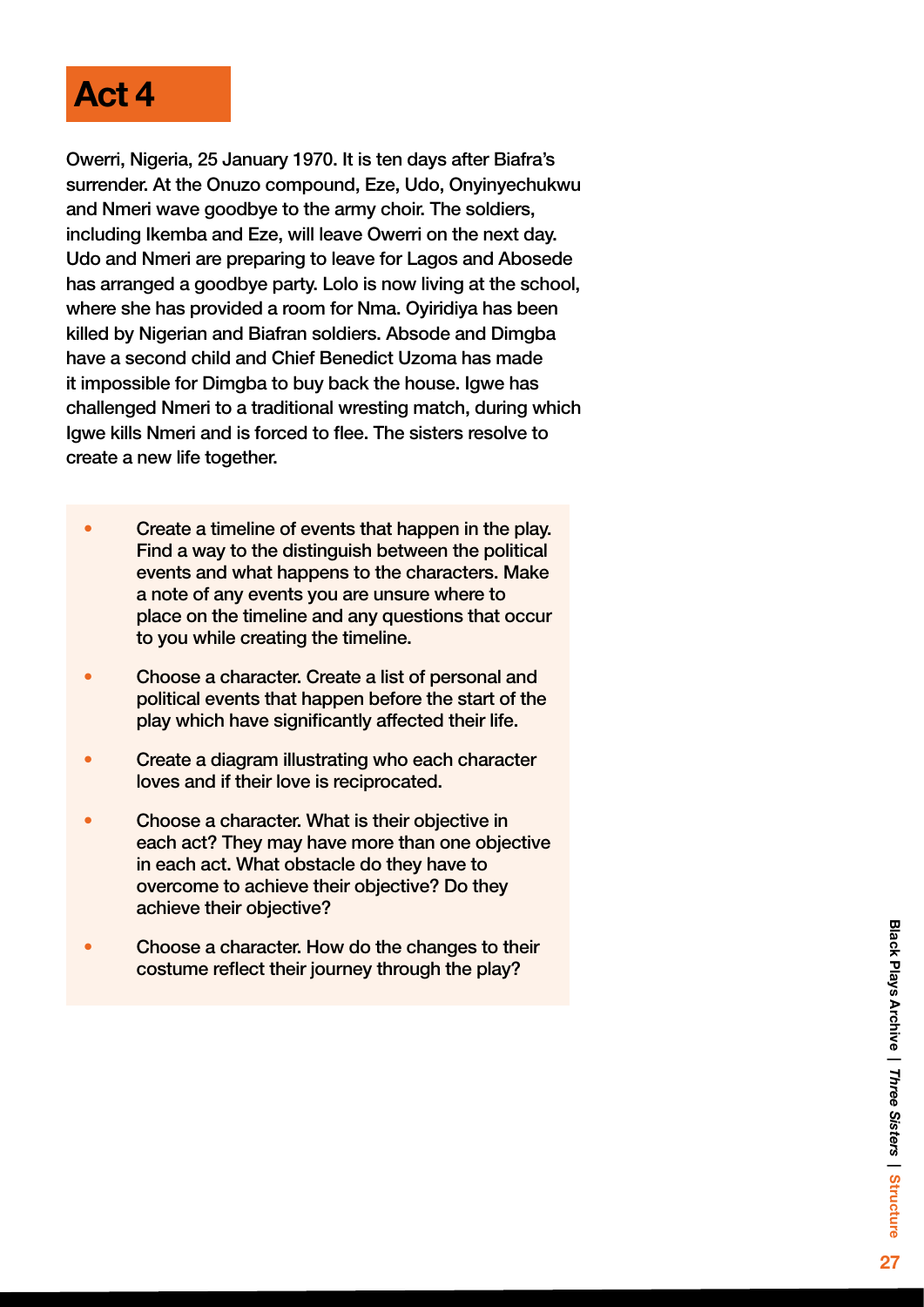# Interview with Nadia Fall

What research did you undertake and did you guide the actors in what research you wanted them to do?

For Inua's adaptation of Chekhov's *Three Sisters*, one of the biggest additions or changes to the script was that it was transported to Nigeria – specifically to what is known as the Nigerian civil war or the Biafran war, which took place between 1967 and 1970. It's a war that's quite recent and amongst various Nigerian communities, especially the Igbo community. It's not even spoken of or discussed amongst family members who were children during the war, to this time today.

It's a recent history but quite a hidden and undiscussed history amongst Nigerian communities. So, for this adaptation it was really important to get a sense of the circumstances which led up to the war, the different sides and the different cultures. We did a lot of work, but Inua's script is steeped in information about the war and his own research.

As with all plays and rehearsals, I like to divvy up topics amongst the company and then we do a kind of show and tell. We researched food, fashion, music and of course the war and then we'd present, during our opening weeks of rehearsal, to each other and talk. I also watched old footage held in the archives at BFI, some news footage and some documentary footage of the time, which really showed the trauma of war and the situation. There was even a Blue Peter appeal for the Biafran war for people suffering during that time. So, we had a lot of that in the room, but we don't just swallow data, we discuss it and explore it.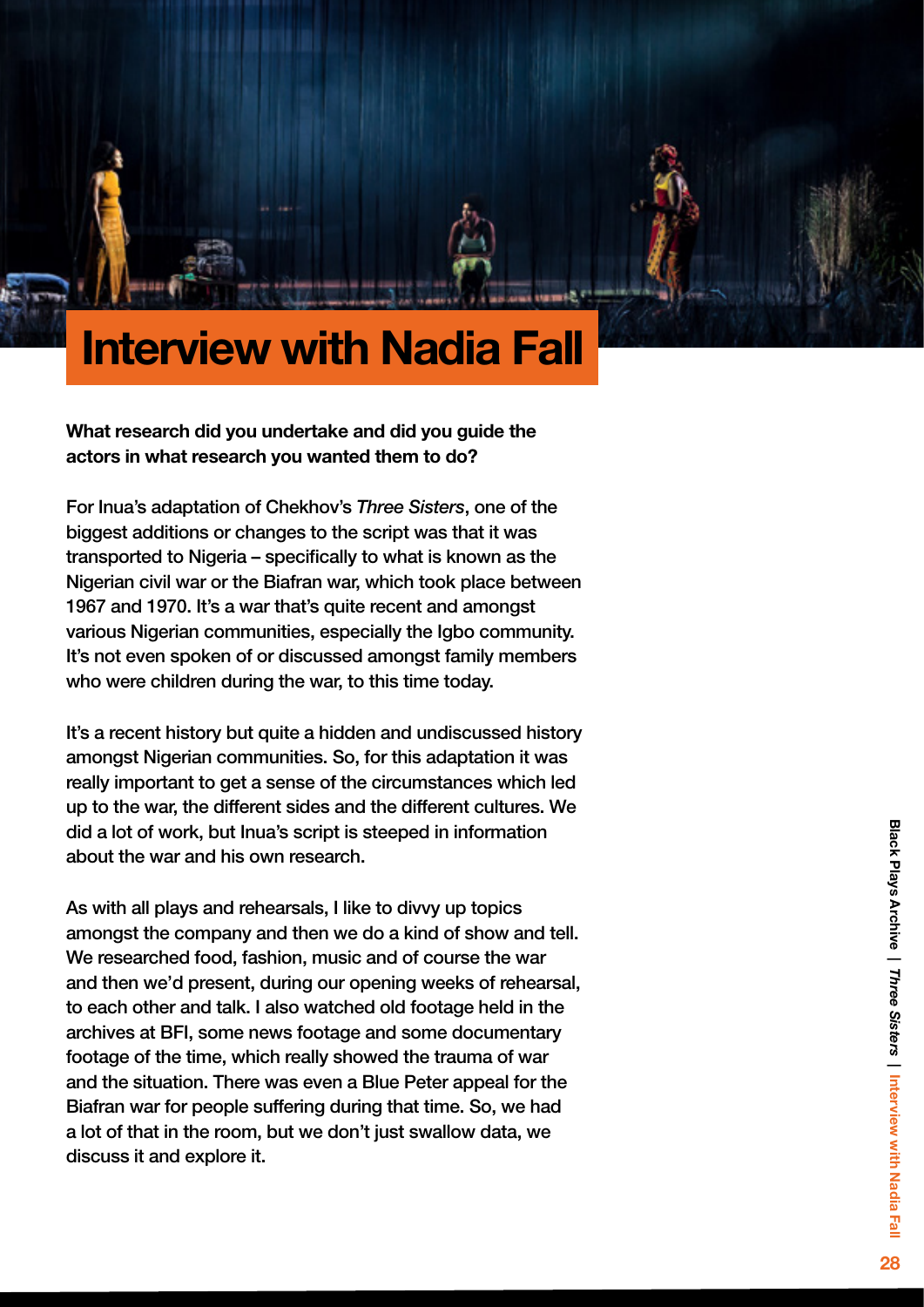#### What are your top tips on how to approach and prepare to direct a play?

I like to really get under the bonnet of the script and the text. Read and reread and really forensically think about what the characters want and need from each other. I also look at the things they talk about in their lives; incidents in their lives that might not actually take place in the play itself but might inform who they are and the decisions they make as characters. I think of the back story a lot and write all of that down. I think of the timeline of a play and what it is that triggers the circumstances of a play. I'm really trying to break down the text and get into the world of the play. I research as much as possible about the culture, the politics and get to grips with both the world that the play is set in and the characters and the circumstances and the subtext of what's going on.

I also like to think about filling in the blanks so I do improvisations early on in the rehearsal process that help to paint a fuller picture for the company. For the actors to have things in their muscle memory to inspire them or to feed from when they're playing a particular scene.

I like to bring in music to the room. I often ask actors to bring in music or an object that pertains to their character to start to trigger the imagination so there is a full and lived in approach to what's going on in each scene. I sometimes have a mood board of music and films and photographs or paintings that I like to put around the rehearsal room. I like to collect these when I'm doing a play to inspire and to have a language because sometimes you can talk about things anecdotally but a photograph or a piece of music can really speak a lot more than words. I think of different stimuli that can help us get deeper into the story of the play.

When preparing how I'm going to approach the play in rehearsals I try to have lots of discussions about my thoughts with the designer, the sound designer, the lighting designer, and assistant director to really talk out my ideas. All plays have themes and I think whether the theme is grief or money or family – whatever the key themes of a play – it's worth thinking about those themes very deeply, both in the world of the play and how you might have experienced some of the themes of the play. I think it's very important to get them all out on a piece of paper with a company and talk into them and explore all of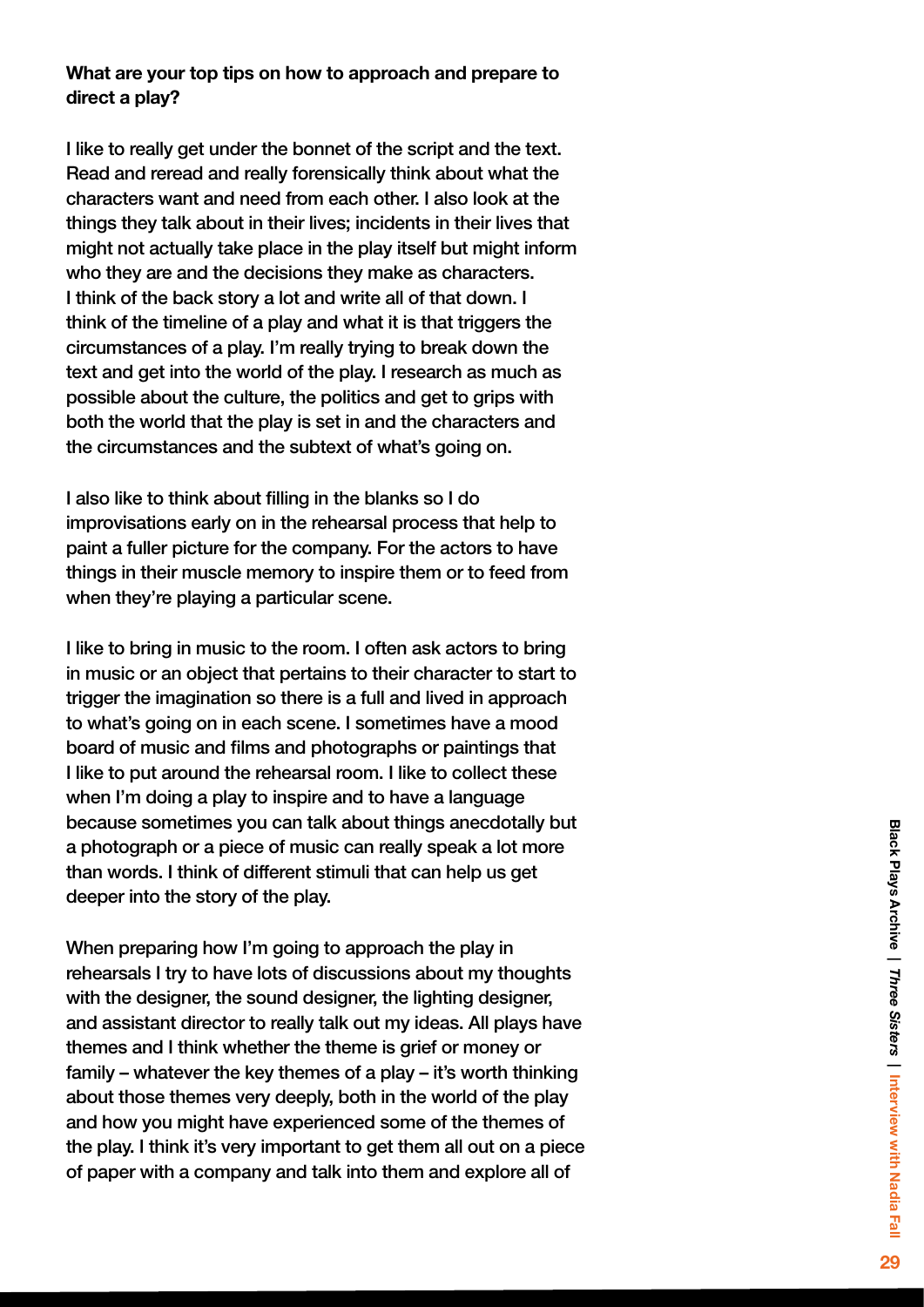them so that you're not just playing or working on your affinity. What I mean by that is that there is a section of a play or a theme that will really sing to you and your own life experiences as a director and maybe things you've gone through, and that's brilliant because that gets you to fall in love with that part of the play and tell that part of the story. But it's really important to spend time thinking about all the multi-faceted themes of a play, even the stuff that's beyond your own experience so that you give it a complete 360° exploration. There are always some chords of the play, of any play, that you're going to really be drawn to as an artist and I think it's really important that you tell your version of the play. No two people will make a piece of work the same way and that's what's so brilliant. I might have directed Inua's *Three Sisters* in a very particular way and then in a few years someone else will do a version of it that might be completely different and shed a light on different themes and aspects. That's what's so great about good writing, that there's no one way of doing it.

There seemed to be a great connection between the actors, what rehearsal techniques did you use to create this sense of ensemble?

Especially important in the opening weeks of rehearsal and throughout is to bond a company. We do that through research exercises and sharing the homework, and we do it through warm-ups and physical activity. The movement direction is really important. Polly Bennett started the movement direction, which was then taken on by Jack Murphy, both of whom I've worked with a lot.

Start as often as possible with moving, sometimes to music, and stretching. It's not just limbering up because it's a physical activity putting on a play, it's also a way of playing games, of uniting and team building with a company and is a really great way to start a rehearsal day. We play games and it keeps our minds and bodies sharp because it takes a great amount of concentration to put on a play, especially an epic play which is long and deep and has emotionally tricky themes to tackle.

I think it's really important to break up the day between physical work, text work and games so there is energy throughout the day. This is a way of bonding and as I mentioned I use improvisation – that's a way of connecting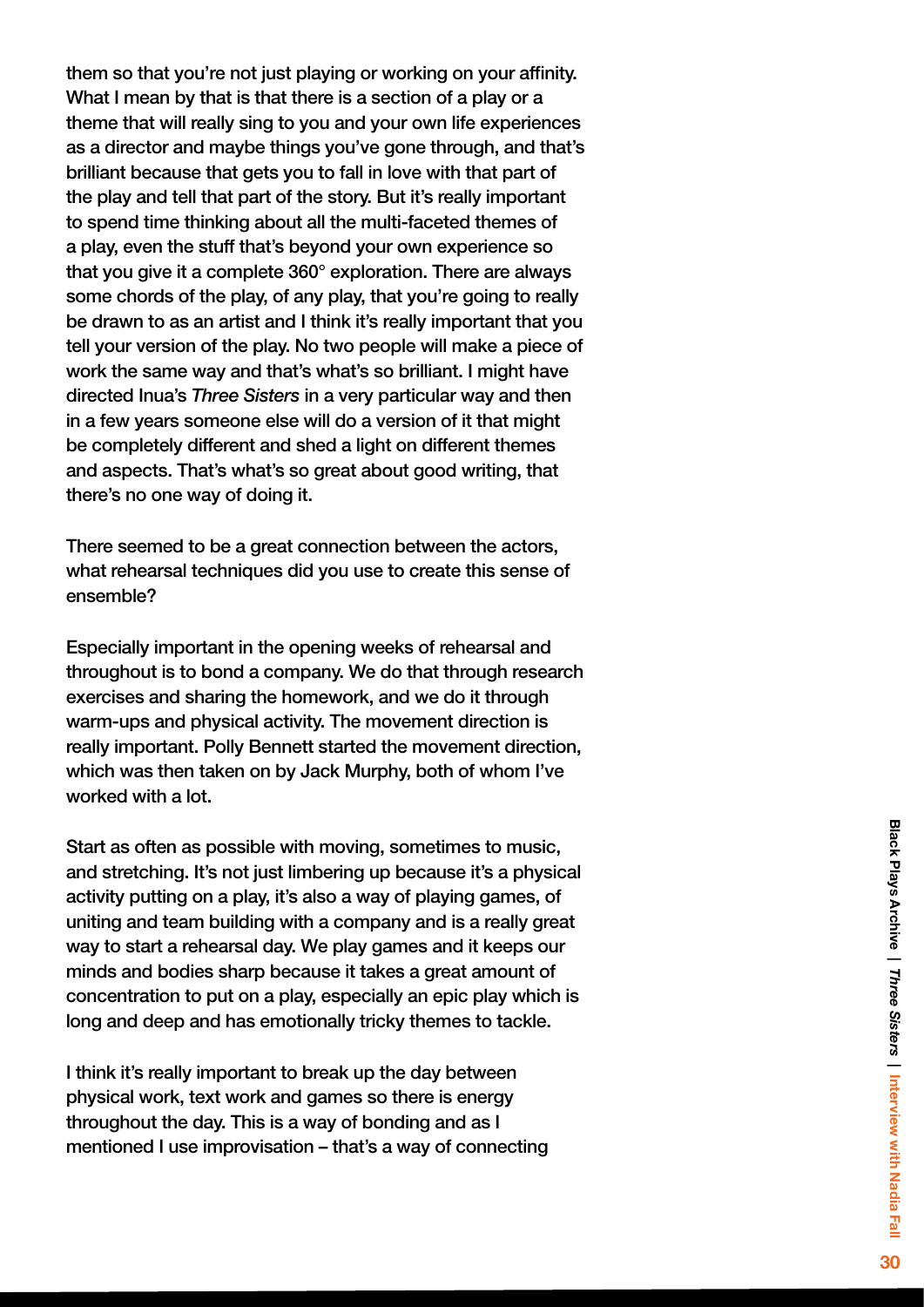sometimes with very few words and sometimes with more words, I use music a lot in improvisations. And in *Three Sisters* because some of the themes of grief and loneliness were tough things to explore every day, we did have some cooling off with snacks, cakes and putting music on for a good old dance.

#### Did you use any particular exercise(s) with the actors to develop the relationships between the characters?

One of the key themes of the play is family and the parents; especially the father of the three sisters and one brother in the play is such a huge presence, even though they've passed away, in the dynamic of the siblings and their expectations of life and each other. It was really important that we do improvisations with the father present. We did scenes at the breakfast table, and so on, and how the children might have been treated slightly differently because of their ages or they might have been the favourite child or pushed academically, and how strict was the father with them. We did a lot of family dynamic improvisations and those improvisations not only helped to bring the company closer together but create very detailed muscle memory and thoughts which feed into their scenes. All the actors had similar improvisations to draw from when they worked on building their actual scenes that Inua had written.

It's also very, very difficult if one hasn't lived through the trauma of war to really make it present, in all its darkness and all its challenges for people – for people in the world right now going through terrible situations, living through conflict – and sometimes living in the UK that's at arm's length. We did some very difficult improvisations around war and death and the trauma of that. We had to tread carefully but we did go there, and I think it really paid off, especially in act three when the war comes to our characters in the play. There were tears shed and it was no mean feat. We had some incredible sound design to put us in the world of that time, when the war and famine was there, and it really helped to drive up the stakes of what people were going through in the production.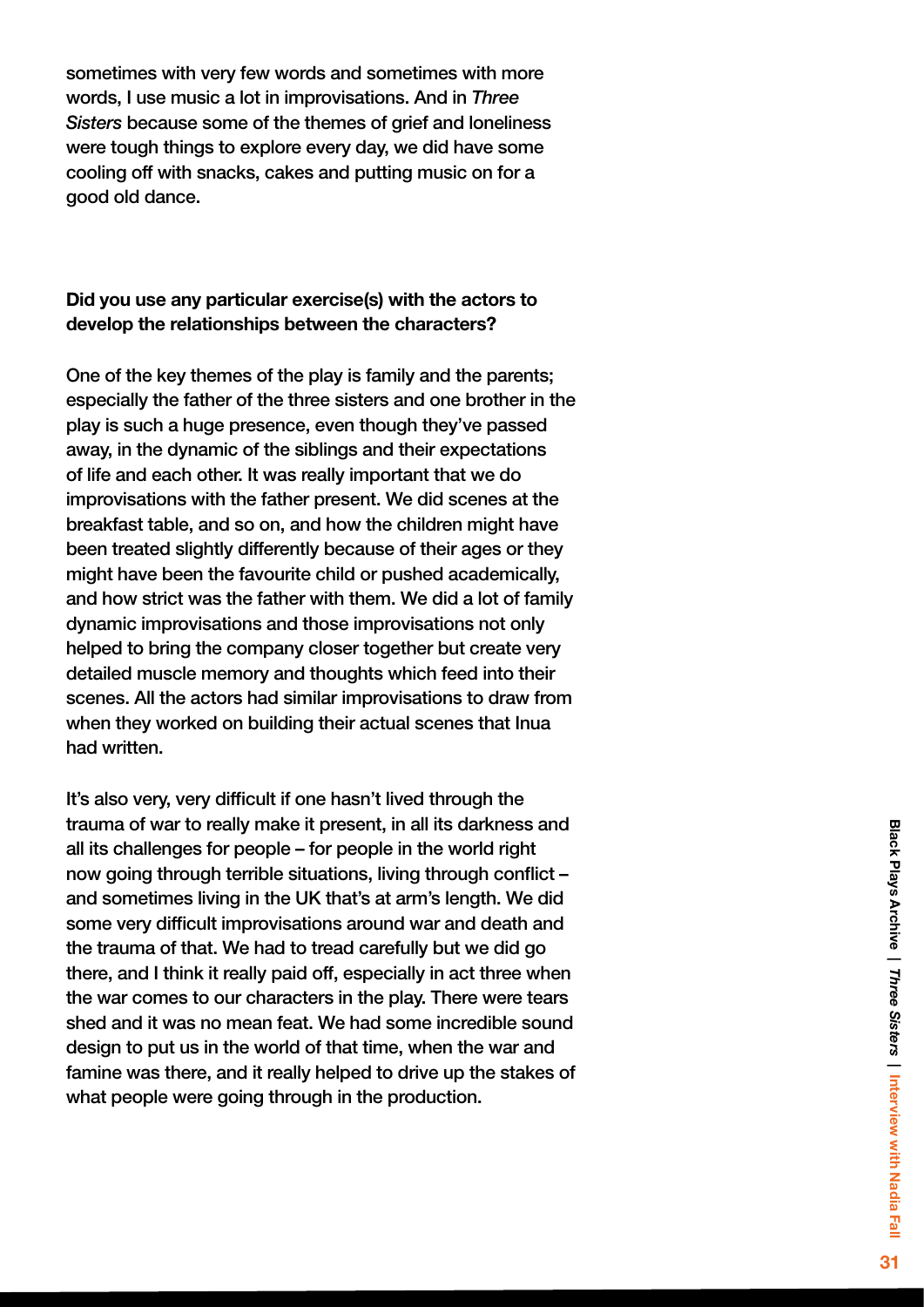#### How do you work on subtext with your actors?

Subtext is all the stuff under the surface, so as human beings we're saying one thing but of course how we say it and what we mean, and what we want from each other is a whole other ball game. We understand subtext because we live it every day and know it well. A way of working on it is that we really read the play well and talk about it for the first couple of weeks in quite minute detail. Sometimes I might use – [though] not strictly – 'actioning' which is thinking about not just what you're saying but what you're trying to get out of the person you're speaking to. Are you trying to tease them or undercut them, or mock them or flirt with them? And that's really important because we can talk about subtext and the nuance of what someone's saying and why they're saying it but with acting it's really important not just to focus on oneself and to focus on your colleague. Listen to them and see what you need or want from that person as a character.

A lot of the brilliant voice work done at the National is not just volume of voice and articulation but persuasion and rhetoric and what we're trying to get from each other. That's important in any play that you're ever making: what is one character trying to get from the other? Whatever it might be in any given circumstance. That helps the connection and listening, being active and dramatic and not too cerebral, intellectual or looking inwards which is no good in drama. We want to get people thinking outwards.

There's lots of different exercises to connect dialogue and actors to each other. One I like doing when people know their lines is to say your speech and collect from your colleague the last word, two words, three words that they've just said before you say your speech and that really helps with listening. What has your colleague, the other character, just said to you? What is the last word, two words, three words that they've just said, that you want to collect, that leads you into your own line? That's a really good one when you feel you could be listening better or connecting better in a scene.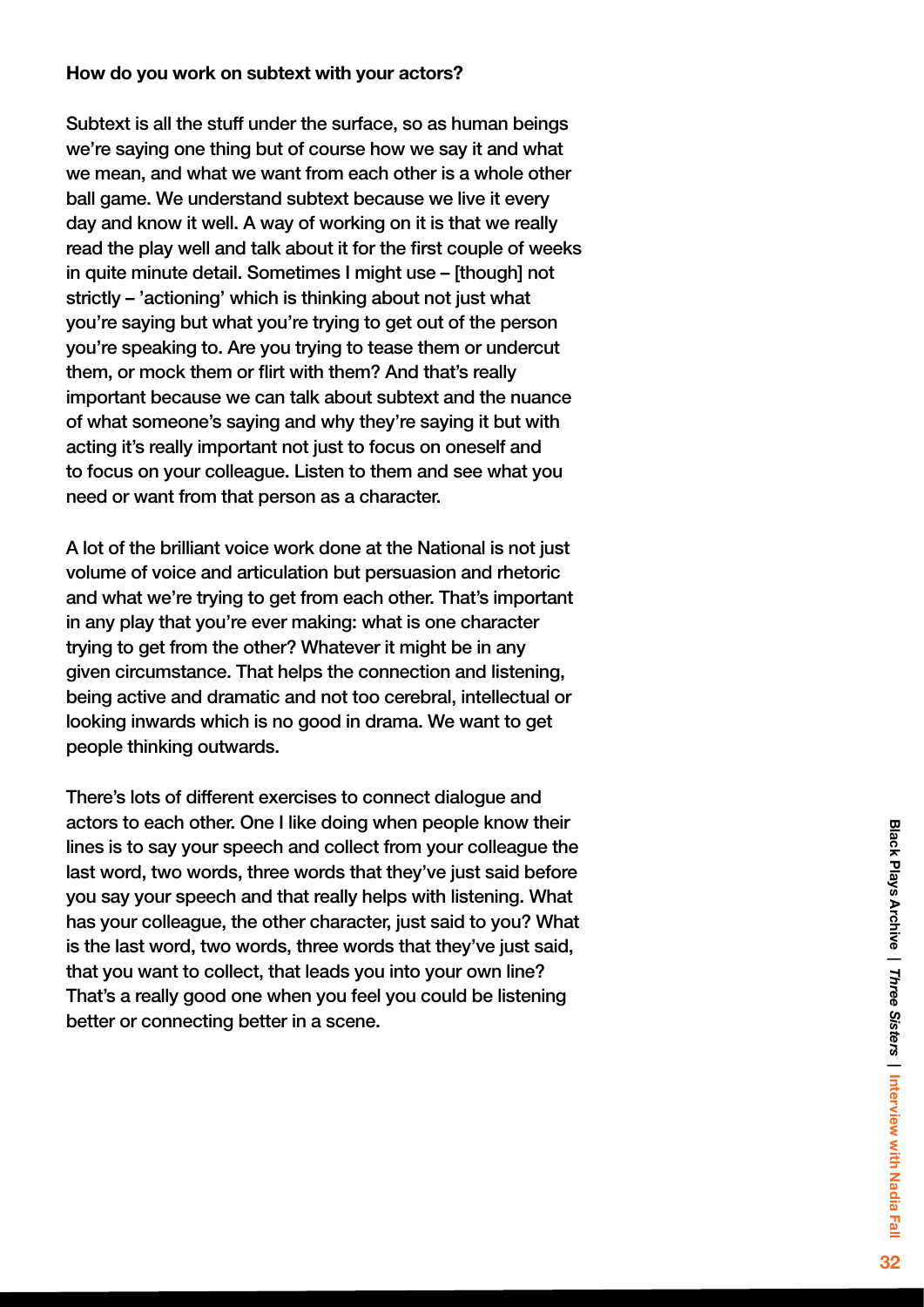What influenced the brilliant staging for the production? And where did the idea for the house to slowly disappear come from?

I work very closely with designers. I like from the very beginning that we swap thoughts and images and photographs and sketches. Katrina Lindsay who I've worked with before was the designer for *Three Sisters* and we had very similar feelings about the play and what it meant to us and how we saw the play. We wanted the house to be a very big character because of course this beautiful house that this family has inherited becomes their status symbol and at times their prison, and they lose it in the end. So, the house is a character, and it symbolises the father and the status of the father and the ghost of the father.

We had long discussions about the scenography – and we fought for this – we didn't want it to be just naturalistic. We wanted it to be a little more poetic and less literal. So, we start with the outside of the house, then we go into the living room in act two and then in act three, when the war comes, it was the most expressionistic idea. All those long, hanging reeds gave an eeriness and a dystopian feeling to the play which we wanted because the country was at war. We wanted to evoke the displacement and terror of war, and the bloodiness of it and the haunting [nature] of it. Then, at the end, the house disappears completely and that's what happens, the family lose their hold over their house – it's symbolic and literal at the same time.

I'm so glad that Katrina's vision for the scenography pushed us away from it being just a living room/kitchen sink drama, that the staging being different and the scenography being different from each scene just pushed it into something a lot more lyrical and poetic and artistic. It really plugged into the feelings and psychology of the play that just being in a living room, as with the original, would have been limiting. The staging was really helped by the brave decisions of Katrina who designed both the set and the beautiful costume.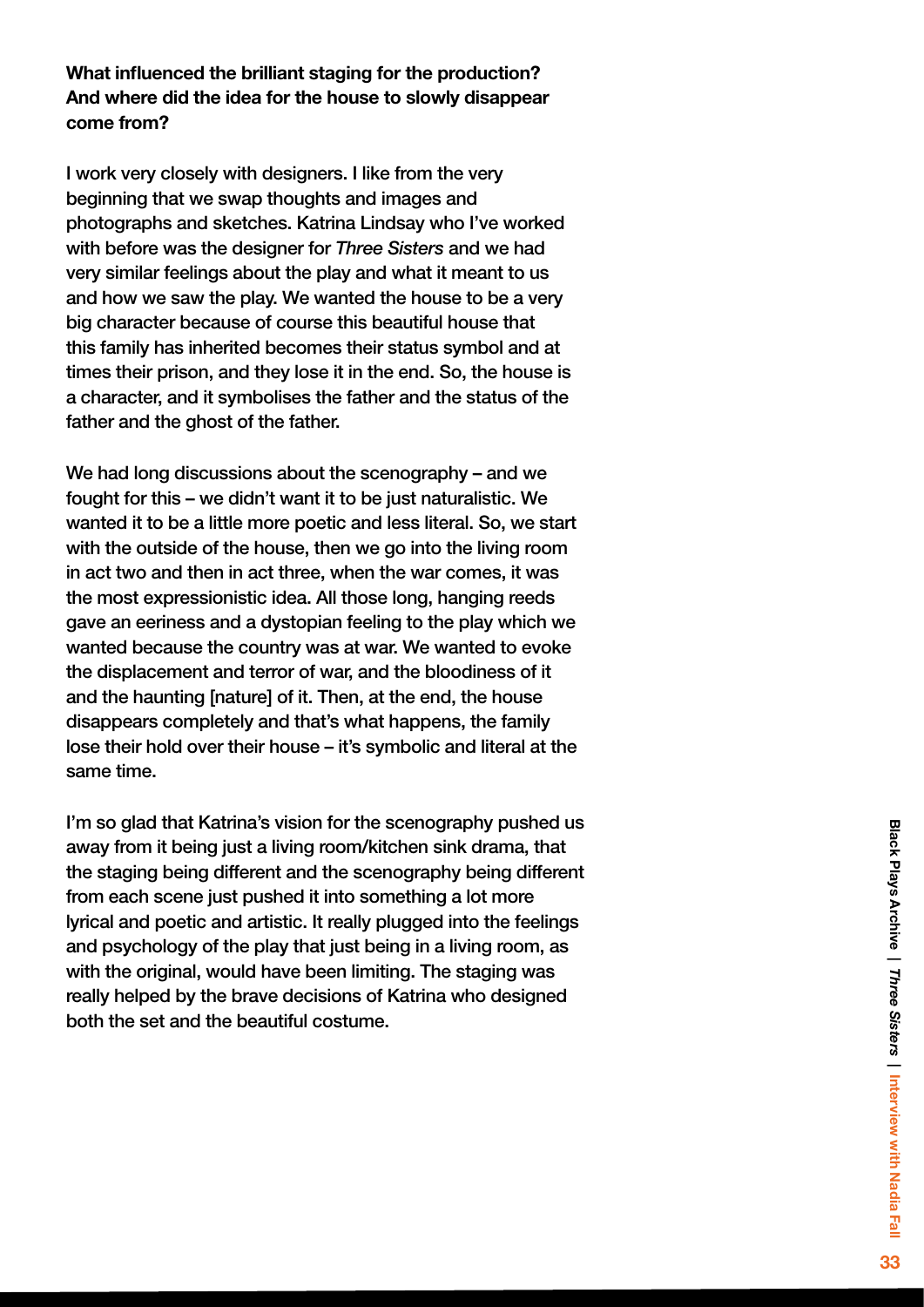#### What is key when communicating your ideas and working with the different designers?

The key is communication and discussing as much as possible with all creatives. The more discussion you can have, and they can watch rehearsal and get their toes under the sand and really get into the vibe of the play, the themes of the play and the dynamic of the play, the more it will influence their take on it. Peter Mumford, [is] a wonderful lighting designer and designer, I'd never worked with [him] before but knew his work. Katrina had worked with him before. Katrina and I had a lot of discussions around the feelings and world of the play and how a brilliant design by the set designer can only really be enhanced or really take off with the lights. A lighting designer can make or break a design and I think Peter because he was so involved from early on in Katrina's vision, he really understood what Katrina wanted for the set and how it could be lit. We have this incredible spinning house, so we go from the outside of the house and its veranda, then there's a transition to the interior of the house and those transitions are poetic, they're not literal. So, we had movement and music taking us from one act to another. And the lighting was really important in the dancing of that. I especially loved the kind of dance lighting: less literal and more haunting lighting through the long black chords symbolising reeds and vegetation that looked like weeping willows and trees in act three. Peter's lighting through that was just breath taking and very atmospheric. It was all elements sound, lights, music and set and costume coming together along with the fantastic energy and acting of the company.

Katrina also designed the costumes and she's an awardwinning designer. She spent time in Nigeria and designed Rufus Norris' production of Wole Soyinka's Death and the King's Horseman and had knowledge of Nigerian costume. We researched very specific fashion at the time and costumes were absolutely historically linked. Also, as with all costume design, we talked to the actors and what they feel their characters would wear and what they like. That was really important too. And it was important to get an authentic sense of Igbo culture, which is quite marginalised in Nigerian culture, even today. We had a great insight into that through Igbo society in Britain and we had a lot of conversations and did a lot of research with them. A lot of our cast members are of Nigerian heritage, from various areas in Nigeria but also we had Igbo members of the company.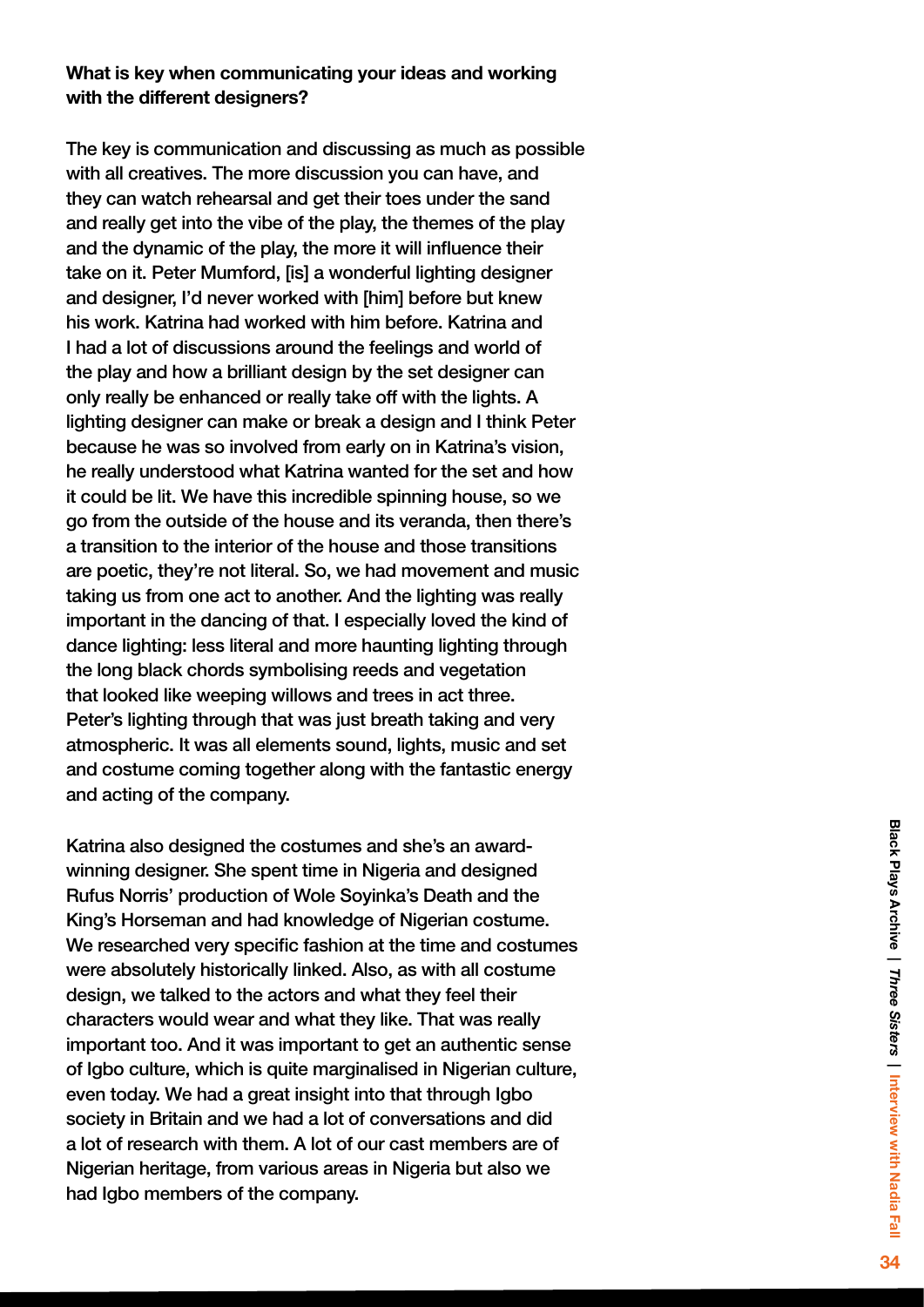We had a brilliant poetess and singer in Amarachi Attamah, whose life's work is about talking, writing and singing about Igbo culture and language. The big leap of faith that the National invested in was inviting Amarachi to be part of the company. Her poetry and music really symbolised, in the production, the spirit of the Igbo people and added a real link to Igbo culture and heritage, completely authentically in a way that none of us could have done in the same way. I know that it meant a lot to everyone that that was done sincerely and properly. Inua is from the north of Nigeria, and we were all really keen to get the cultural history and references absolutely right. I feel from all our Igbo friends and family that came to the production that it meant a lot that we told this untold story and recognised the music and language within the production.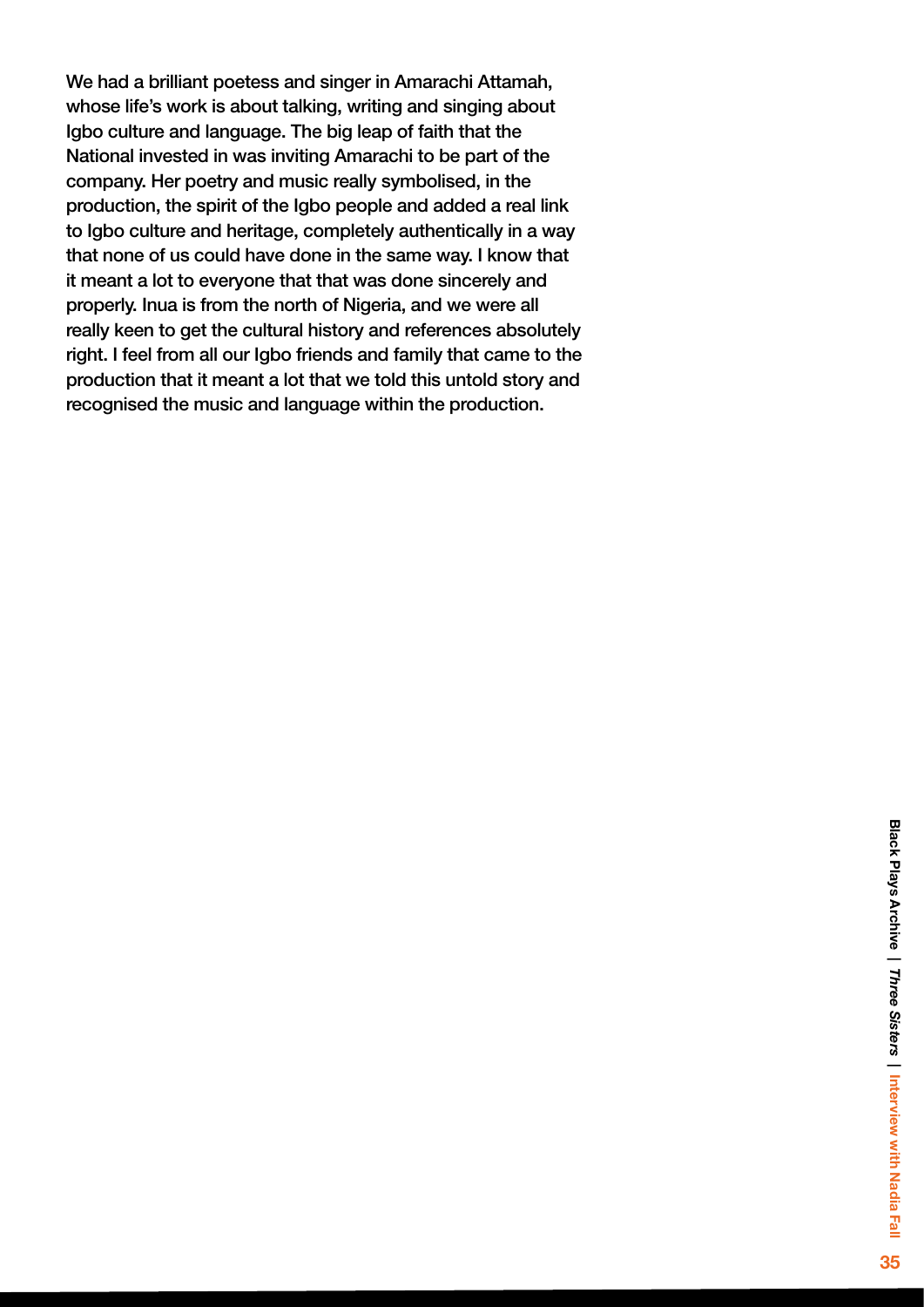

# Discussion / Essay Questions

- Read Julian De Medeiros' article from The Theatre Times (Dec 2019) How do Nma and Eze represent Nigeria's colonial and post-colonial history?
- How do Udo, Igwe and Nmeri represent the possible futures for Nigeria?
- How is feminism explored and presented in the play?
- How is masculinity explored and presented in the play?
- How are ideas of time and change explored in the play? Think about the length of each act and what does and doesn't happen.
- If you are familiar with the original version of *Three Sisters* written by Anton Chekhov, what elements has Inua Ellams kept in his adaptation, which are effective? Which characters and events feel relevant / with which do you connect?
- Read the review of *Three Sisters*. Do you agree or disagree with the comments made about how Inua Ellams adapted the play?

[https://thetheatretimes.com/](https://thetheatretimes.com/national-theatre-inua-ellams-three-sisters-surges-with-narrative-energy-) [national-theatre-inua-ellams](https://thetheatretimes.com/national-theatre-inua-ellams-three-sisters-surges-with-narrative-energy-)[three-sisters-surges-with](https://thetheatretimes.com/national-theatre-inua-ellams-three-sisters-surges-with-narrative-energy-)[narrative-energy-depicting](https://thetheatretimes.com/national-theatre-inua-ellams-three-sisters-surges-with-narrative-energy-)[sisterhood-and-colonial](https://thetheatretimes.com/national-theatre-inua-ellams-three-sisters-surges-with-narrative-energy-)[injustice-in-the-short-lived](https://thetheatretimes.com/national-theatre-inua-ellams-three-sisters-surges-with-narrative-energy-)[republic-of-biafra/](https://thetheatretimes.com/national-theatre-inua-ellams-three-sisters-surges-with-narrative-energy-)

Julian De Medeiros *The Theatre Times*, Dec 2019

[https://www.theguardian.](https://www.theguardian.com/stage/2019/dec/11/three-sisters-review-inua-ellams-chekhov-lyttelton-the) [com/stage/2019/dec/11/](https://www.theguardian.com/stage/2019/dec/11/three-sisters-review-inua-ellams-chekhov-lyttelton-the) [three-sisters-review-inua](https://www.theguardian.com/stage/2019/dec/11/three-sisters-review-inua-ellams-chekhov-lyttelton-the)[ellams-chekhov-lyttelton](https://www.theguardian.com/stage/2019/dec/11/three-sisters-review-inua-ellams-chekhov-lyttelton-the)[theatre-london](https://www.theguardian.com/stage/2019/dec/11/three-sisters-review-inua-ellams-chekhov-lyttelton-the) Michael Billington,

*The Guardian*, Dec 2019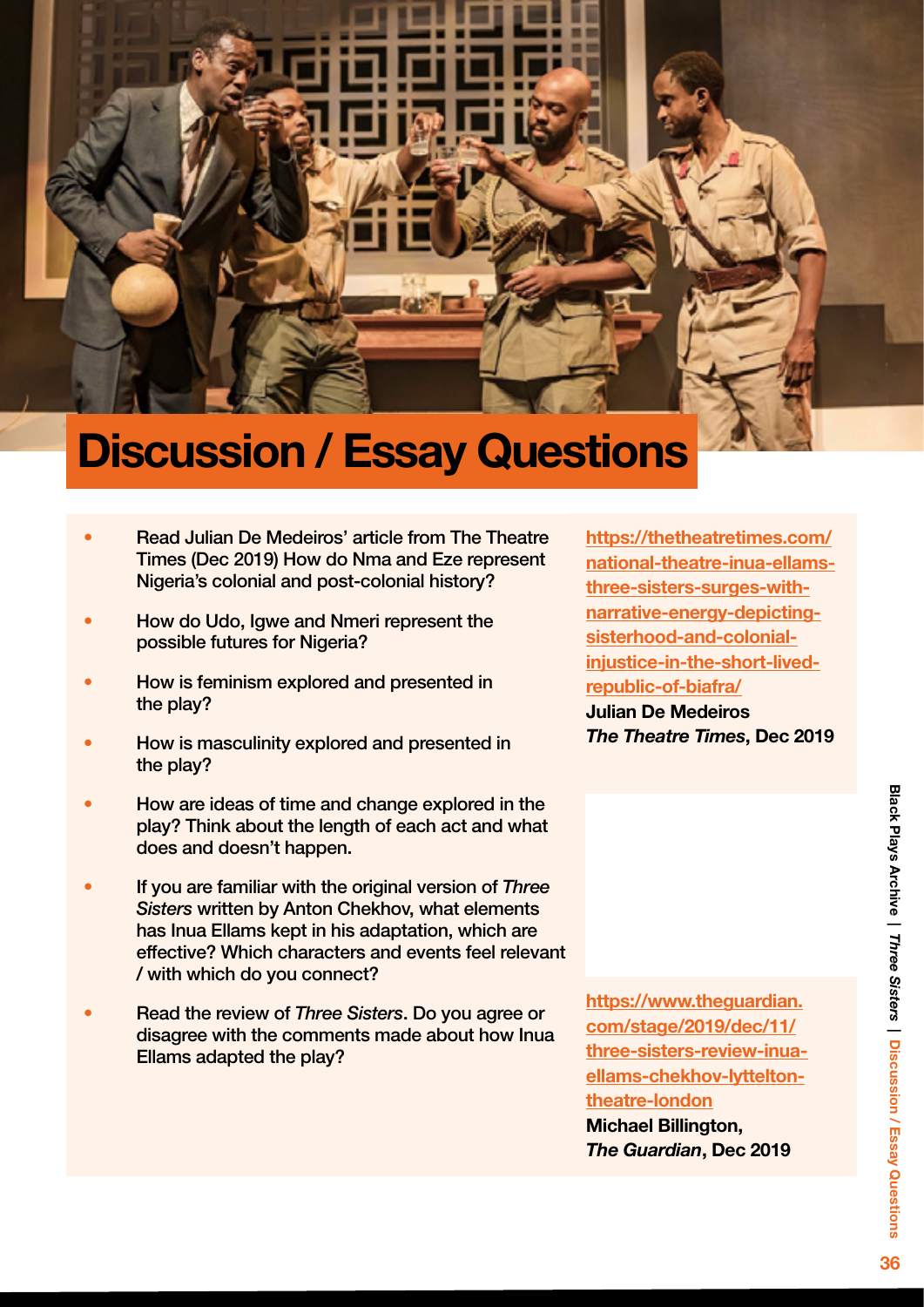# **Exercises**

Be mindful when studying and reading this play; take time to prepare and discuss accents and stereotyping with your students. It is not necessary to 'put on' an accent when reading any character, unless you or your students share the heritage of the character you are reading, and you or your students feel comfortable to speak with this accent. When working on character use the text to build authentic characterisation that does not involve western stereotypical portrayals of an 'African'. Research the correct translation and pronunciation of Igbo and Yoruba words. Agree ways of working with your students that are respectful to the text and heritages of the characters in the play.

## Physical exploration

- 1. Ask your students to find a space in the room and stand with their feet in parallel with the focus on the floor just in front of their feet. Ask them to check how they are standing. Beginning with their feet, ask them to spread their toes and feel the connection through the souls of their feet with the floor, make sure there is a slight bend in their knees, check the placement of their hips, lift their rib cage and feel an energy running from the base of their spine, through their neck and out through the top of their head, and allow the shoulders, arms and hands to hang by the sides of their body. Ask them to stand in silence and to bring awareness to their breathing and think about how their thoughts, breathe and body are connected.
- 2. Ask your students to begin walking around the space at an even pace, focusing on the effort it takes to move and how their thought, breathe and body are connected. Ask your students to find a balance between walking effortlessly and remaining energised.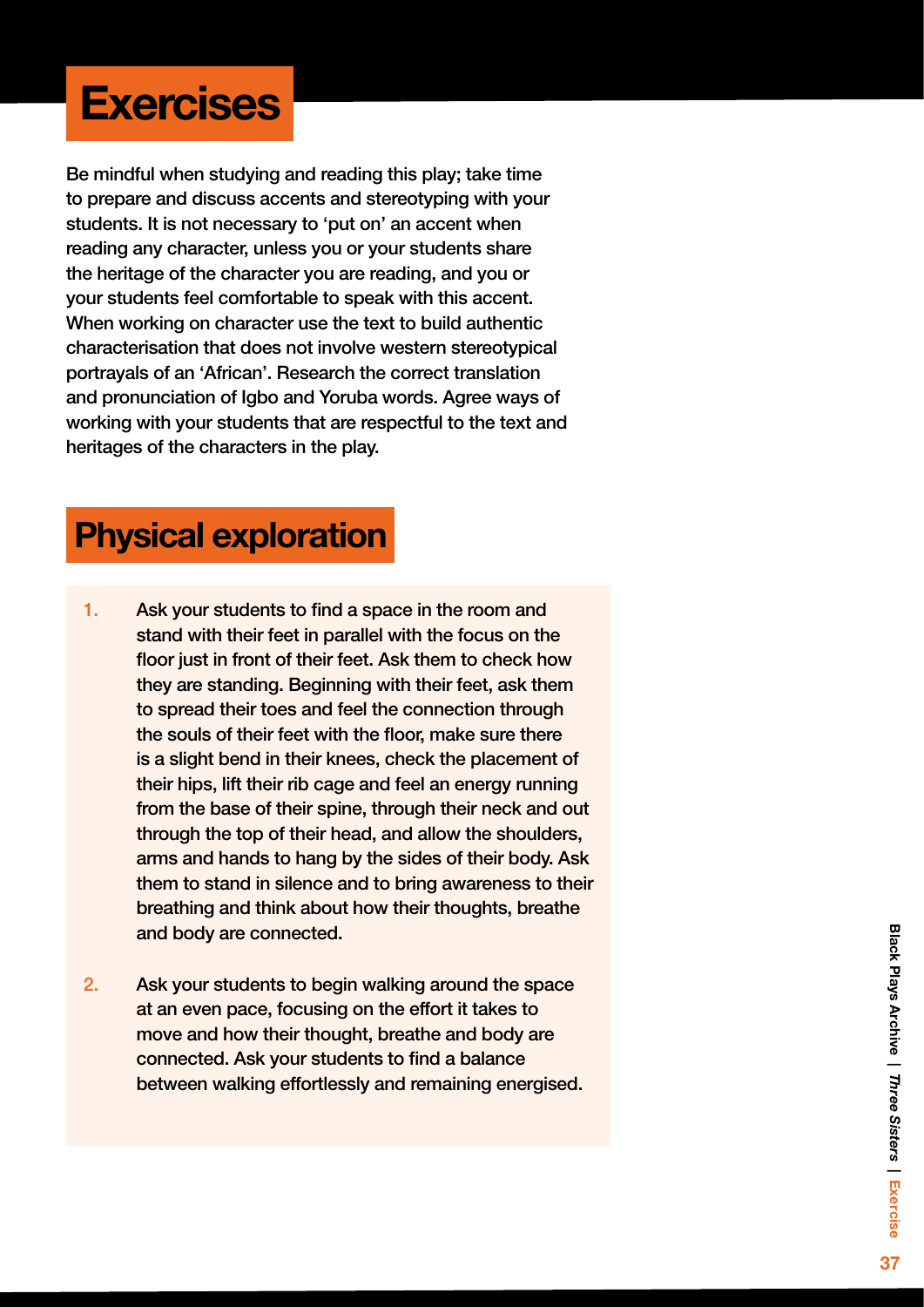- 3. Your students will now explore aspects of different qualities of movement. Ask your students to explore what it means to be heavy; how does the quality of heaviness affect the way they walk? How do their feet make contact with the floor, how long or short is their stride, does it affect the way they bend their knees or move their hips? How does it affect their posture and spine and neck? How do they hold their head? Give them a few minutes to explore (sit, lie down, run etc) this quality and then ask them to pause and shake off the quality.
- 4. Guide your students through an exploration of the following: light, fast, slow, direct and indirect. If you have time, ask your students to explore different combinations of qualities, for example, heavy and fast, indirect and light or slow and direct.
- 5. Ask your students what was challenging and what was enjoyable exploring the different qualities. Which aspects reflect who they are and how they move? We can embody different aspects of each quality depending on our mood and situation. How do the qualities embody different emotions?
- 6. Ask each student to choose a character from the play and explore the different qualities that embody that character. How does the character's physicality change throughout the play?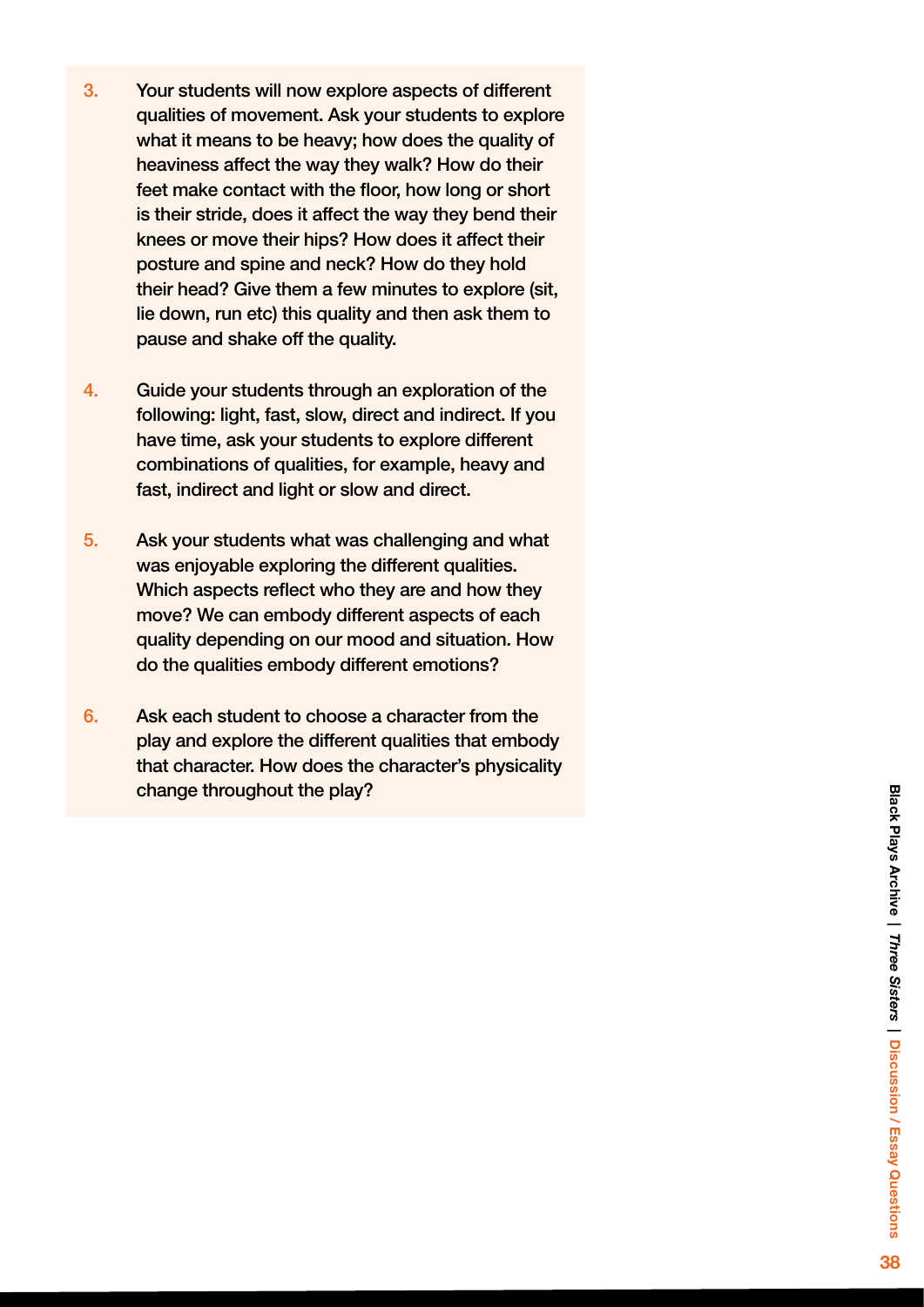

The purpose of hot seating is to create useful information that helps the actor to understand their character and their relationship to the other characters. The character should be given time to answer each question as fully as possible, it is not an interrogation.

Ask your students to get into groups of five. In turn each student will be allocated a character who will sit in the 'hot seat' to answer questions asked by the rest of the group. Ask the student to make notes about their answers after they leave the 'hot seat', did they discover anything useful or surprising?

Hot seat the following characters: Abosede, Igwe, Ikemba, Nma and one of the three sisters. Depending on the confidence of your students and how you are studying the play, you can use different characters or give each group different characters.

### Time of day

Keeping the same character from the hot seating exercise, ask your students to find a space in room. In their spaces they are going to explore what their character might do at different times of the day at different points in the play. They should remain silent through this exercise unless sound is absolutely necessary to what they are doing. This exercise is to understand how they character behaves when they are alone and how they spend their time. Give students two to three minutes to explore each time point. You can choose other dates and times for the characters to explore depending on the confidence of your students and how you are studying the play.

1. In their space ask them to imagine a room or place that their character spends a lot of time. What's in the room and where is it? Do they feel comfortable in the space? Is it their own space or do other people use it?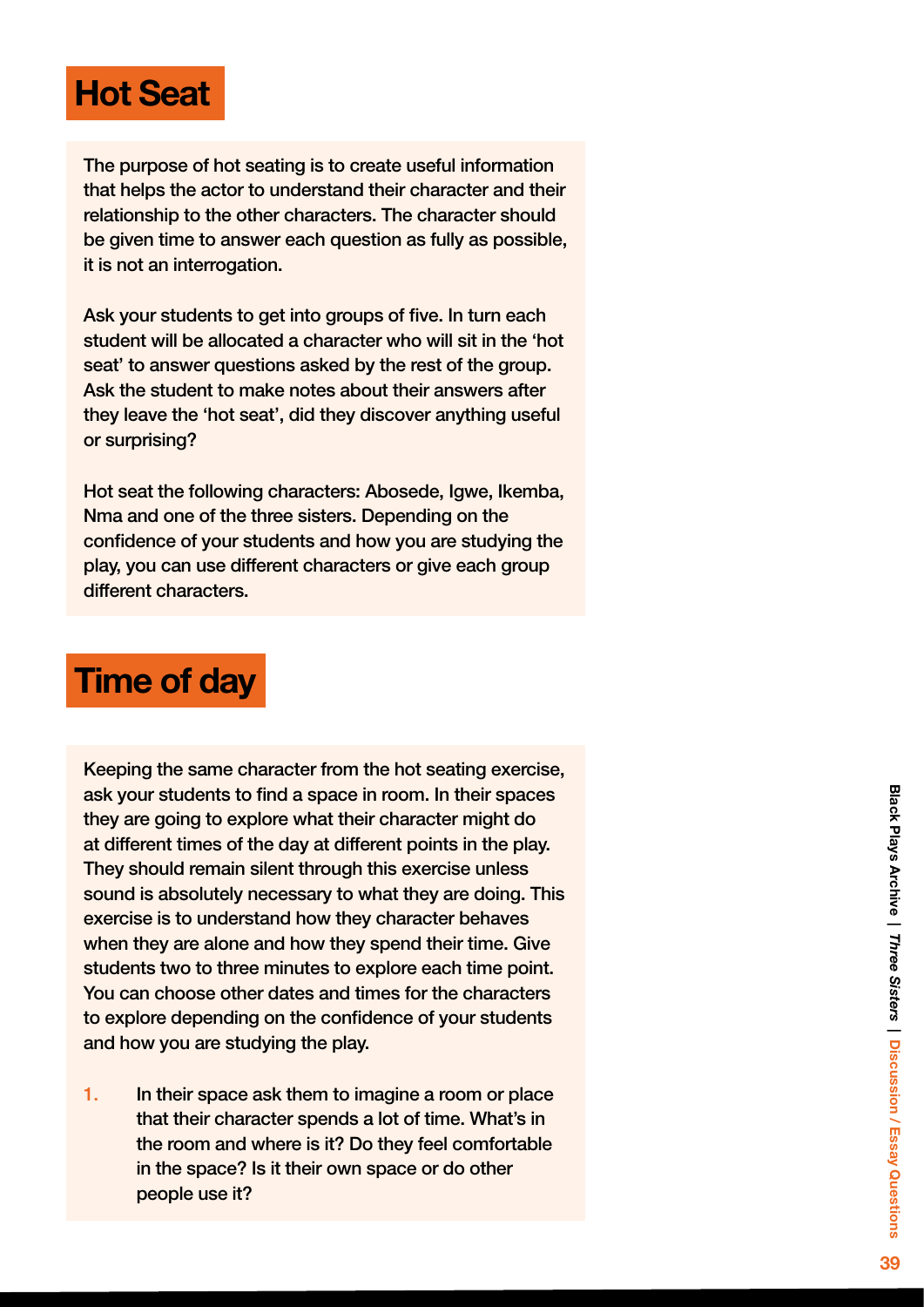- 2. 10am and/or 1pm on a Sunday
- 3. 4pm, Tuesday 30 May 1967, earlier in the day before Udo's birthday party.
- 4. 8am, Wednesday 31 May 1967, the morning after the Republic of Biafra was declared.
- 5. 10am, Sunday 25 January 1970, the morning that Udo and Nmeri are going to leave Owerri.

## **Improvisation**

In pairs or groups of three, ask your students to improvise the following scenarios:

- 1. The conversation between Eze and Igwe just before they arrive at the Onuzos' house for Udo's birthday.
- 2. The conversation between Eze and Nne Chukwu in act one when they go into the house, after Nne Chukwu becomes upset at the thought of dinner at the headmaster's house.
- 3. The conversation between Ikemba and his wife in act two before he returns to the Onuzos' house and says she tried to poison herself.
- 4. The conversation between Nne Chukwu, Udo and Nmeri after the argument with Abosede in act two.
- 5. The conversation between Dimgba and Chief Benedict Uzoma when Dimgba sells the house.

Are there any other moments not in the text that you or your students want to improvise? For example, a conversation between Eze and Commander Onuzo, before he died, or Lolo and Onyinyechukwu when they were younger. If you have time, ask your students to create and rehearse short scenes from their improvisations. Watch each group's scene.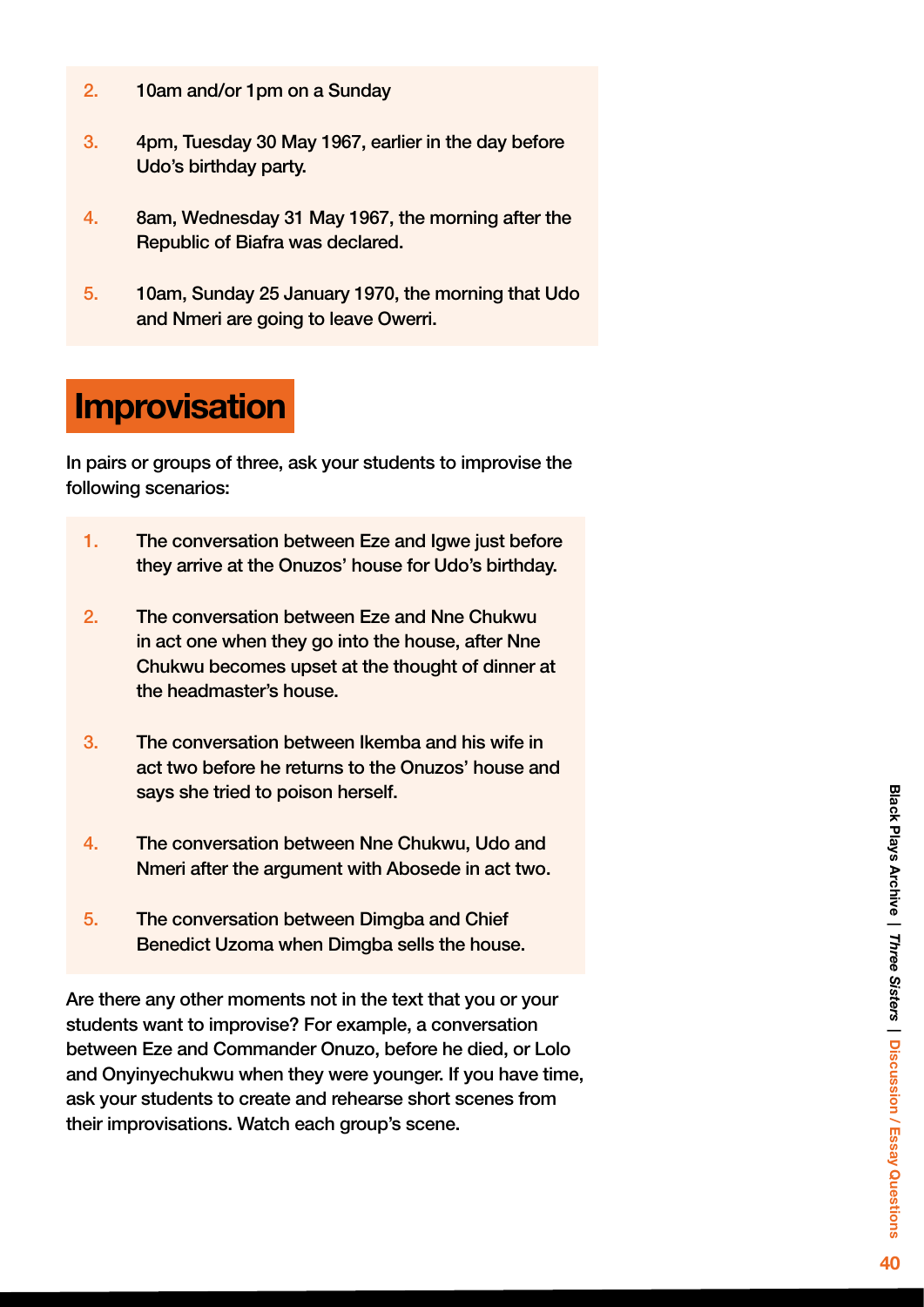## **Subtext**

For this exercise use the dialogue at the beginning of act two between Abosede and Dimgba and your students will work in groups of four.

- 1. Ask two students in each group to read the dialogue out loud, the other two students should make notes: what is happening in the conversation, what is unsaid, what does each character want etc.
- 2. Ask each group to repeat the exercise with the pair who made notes reading out loud and the other two students making notes.
- 3. Give your students three minutes to discuss Abosede and Dimgba's relationship, what they know and what they would like to know.
- 4. The first two students in each group will be a character and the other two students will be the character's internal thoughts. Ask the characters to read the dialogue out loud pausing after each sentence so that their internal thought can be vocalised by the other student. Encourage the students to work slowly to find truthful responses. Allow plenty of time for the students to repeat the exercise.
- 5. Discuss what was challenging and what was useful for the students. Did they make any surprising discoveries about the characters. If your students are confident ask them to show their scenes with or without the subtext.